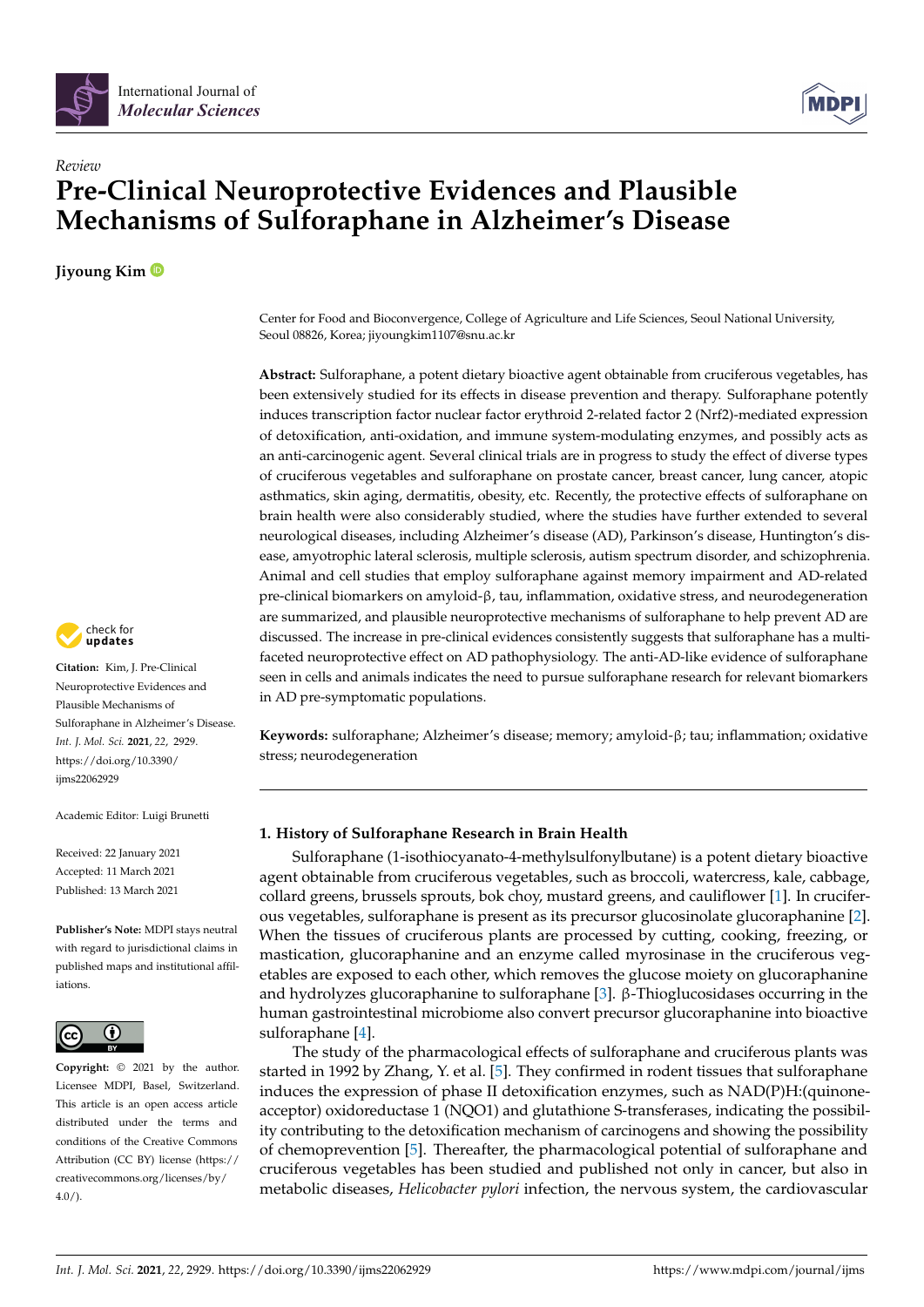system, liver, lungs, skin and even mortality. According to [clinicaltrials.gov,](clinicaltrials.gov) clinical trials of 159 conditions to study the effects of sulforaphane on human health and diseases have been conducted or are in progress. In 1994, structural analogues of sulforaphane were synthesized, but none showed superior activity compared to sulforaphane [\[6\]](#page-12-3), and no cases were applied to clinical studies.

The study on the neuroprotective effects of sulforaphane began in 2004 with studies showing the protective effects on neurons [\[7\]](#page-12-4) and microglia [\[8\]](#page-12-5) against oxidative stress via the activation of nuclear factor erythroid 2-related factor 2 (Nrf2), the transcription factor to induce the expression of detoxification, anti-oxidation, and immune system-modulating enzymes. Sulforaphane-induced hormetic activation of Nrf2 provides the possibility of reducing the wide range of human-related neurological pathologies in the experimental disease models on Alzheimer's disease (AD) [\[9\]](#page-12-6), Parkinson's disease [\[10\]](#page-12-7), Huntington's disease [\[11\]](#page-12-8), amyotrophic lateral sclerosis [\[12\]](#page-12-9), multiple sclerosis [\[13\]](#page-12-10), autism spectrum disorder (ASD) [\[14\]](#page-12-11), and schizophrenia [\[15\]](#page-12-12). Now, sulforaphane studies are extended to various mechanisms via or not via Nrf2 and suggest the possibility of preventing or treating neurological diseases. Small-scale human clinical trials were conducted in patients with ASD and schizophrenia, and sulforaphane treatment reversed cognitive and behavior abnormalities that have been associated with ASD and schizophrenia [\[16](#page-12-13)[–20\]](#page-12-14). In addition, the safety and efficacy of sulforaphane as an adjuvant to risperidone, an atypical antipsychotic agent, has recently been studied and no severe adverse events but improved irritability and hyperactivity symptoms in children with ASD were observed [\[21\]](#page-12-15). These findings suggest the possibility that sulforaphane reverses cognitive and behavior abnormalities in AD without severe adverse events. According to [clinicaltrials.gov,](clinicaltrials.gov) there is a clinical trial underway in China using sulforaphane in patients with prodromal to mild AD (NCT04213391).

## **2. Evidence of Anti-AD Activity of Sulforaphane in Animals and Cells**

Alzheimer's disease is a slowly progressive neurodegenerative disease that currently has no effective treatment. The most discernible pathology that can identify AD is the extracellular formation of plaques produced by the accumulation of amyloid-β (Aβ) protein [\[22\]](#page-12-16), and the formation of intraneuronal neurofibrillary tangles made of hyperphosphorylated and truncated tau proteins in cortical neurons [\[23\]](#page-12-17). These pathologies are known to occur decades before symptoms of AD appear [\[24\]](#page-12-18). Accumulation of  $\mathbf{A}\beta$  and hyperphosphorylated and truncated tau proteins causes oxidative and inflammatory damage to brain tissue, which harms the function of neuronal synapses and induces neuronal degeneration, ultimately leading to symptoms of memory loss seen in AD [\[24\]](#page-12-18).

Since there is no suitable treatment for AD, the overall goal of AD management is to reduce the incidence of disease in the target population and to ensure pre-symptomatic disease does not proceed to a later stage [\[25\]](#page-12-19). Several biomarkers are being studied to diagnose the likelihood of developing a disease early in the disease process, where prevention or treatment will be most effective, and to monitor a patient's response to prevention and treatment [\[26\]](#page-13-0). Based on the biomarkers currently being studied for clinical practice [\[27–](#page-13-1)[30\]](#page-13-2), pre-clinical biomarkers (1) Aβ, (2) tau, (3) inflammation, (4) oxidative stress, (5) neurodegeneration, as well as (6) cognitive impairment were selected to investigate the pre-clinical anti-AD evidence of sulforaphane, and its effectiveness and plausible mechanisms. The characteristics of the AD-like cells and animal models cited in this review are described in detail in Table [1.](#page-3-0) Studies on transgenic mice [\[31–](#page-13-3)[35\]](#page-13-4) or cells carrying the gene mutations associated with AD [\[9,](#page-12-6)[34\]](#page-13-5), and animal models [\[36](#page-13-6)[,37\]](#page-13-7) or cells treated with A $\beta$  [\[32](#page-13-8)[,35,](#page-13-4)[38](#page-13-9)[–43\]](#page-13-10) were reviewed (Tables [2–](#page-4-0)[6\)](#page-9-0).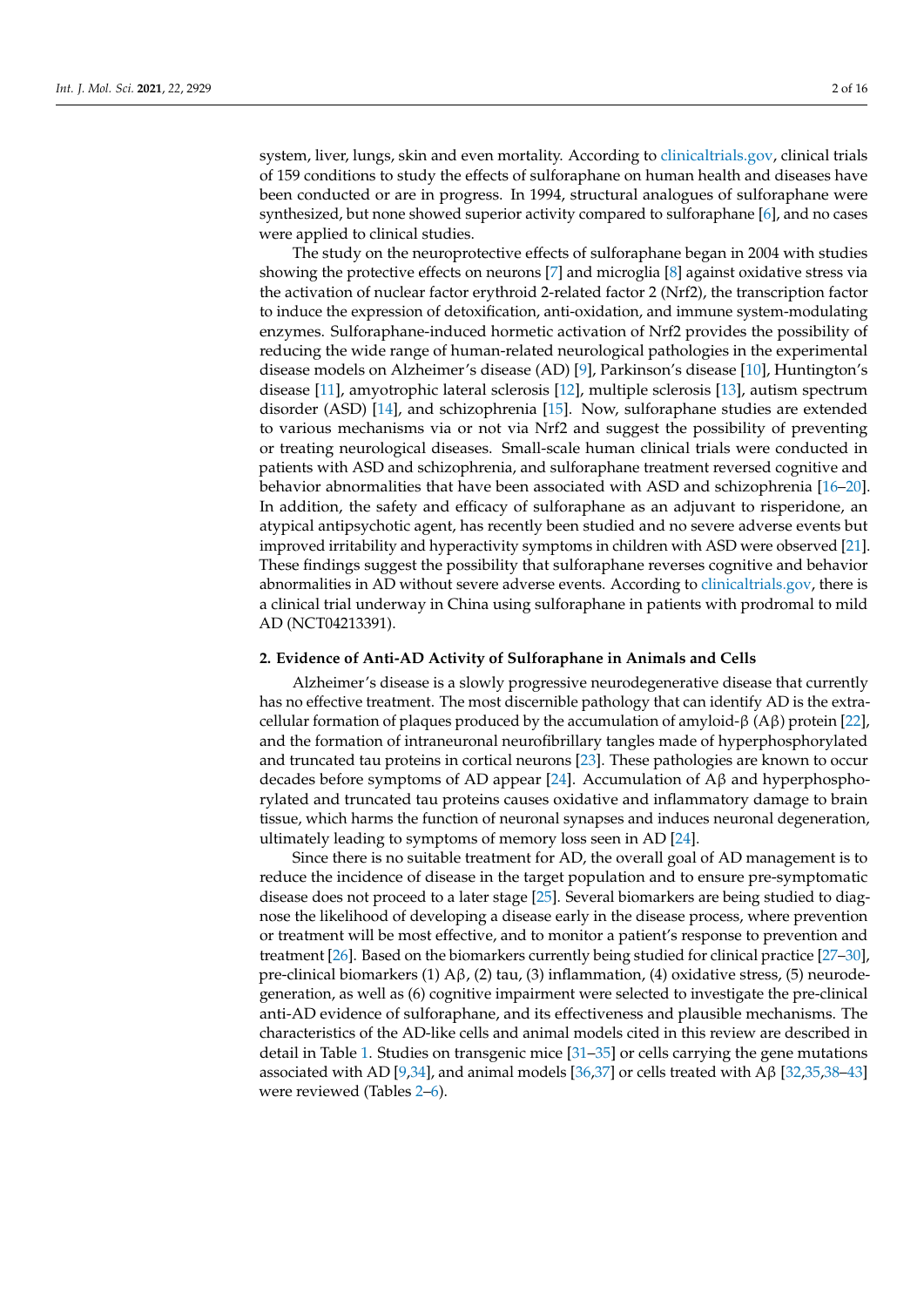**Table 1.** Alzheimer's disease (AD)-like animal and cell models cited in this review to examine the AD neuroprotective potential of sulforaphane.

| Model                                                               | Description                                                                                                                                                                                                                                                                                                                                                                                                                                                  | Ref.             |  |
|---------------------------------------------------------------------|--------------------------------------------------------------------------------------------------------------------------------------------------------------------------------------------------------------------------------------------------------------------------------------------------------------------------------------------------------------------------------------------------------------------------------------------------------------|------------------|--|
| transgenic animal models carrying gene mutations associated with AD |                                                                                                                                                                                                                                                                                                                                                                                                                                                              |                  |  |
| $5\times$ FAD mice                                                  | $5\times$ FAD mice were made to harbor five-transgenes<br>$APPSwe$ , $APPFlorida$ , $APPLondon$ , $PS1M146L$ , and $PS1L286V$ .<br>The resulting $5\times$ FAD shows impaired memory and<br>quickly constitute a major feature of AD amyloid<br>pathology. 5×FAD has been proposed as a useful model<br>for neurodegeneration and amyloid plaque formation<br>induced by intraneuronal $A\beta_{42}$ .                                                       | [31, 44]         |  |
| $3\times$ Tg-AD mice                                                | $3\times$ Tg-AD mice were designed to accommodate<br>triple-transgenes ${\rm APP}_{\rm Swe}$ , ${\rm P}{\rm S1}_{{\rm M146V}}$ , and ${\rm ta}{\rm up}_{\rm 301L}.$<br>$3 \times Tg$ -AD is the first model of the developed AD-like<br>animal models to exhibit both plaque and tangle<br>pathology. Consequently, $3 \times Tg$ -AD mice show synaptic<br>damage and memory impairment.                                                                    | [31, 33, 34, 45] |  |
| APP/PS1 mice                                                        | APP/PS1 mice harbor double-transgenes APP <sub>Swe</sub> and<br>$PS1_{\text{dE}}$ . APP <sub>Swe</sub> /PS1 <sub>dE</sub> gene mutations are the<br>Swedish-mutated APP gene combined with the<br>exon-9-deleted PS1 gene. APP/PS1 mouse model exhibits<br>amyloid plaque and memory impairment, recapitulating<br>the onset and progression of early-onset familial AD.                                                                                     | [35, 46]         |  |
| $PS1V97L$ mice                                                      | $PS1_{V97L}$ is a single-mutant transgenic mouse model<br>harboring PS1 <sub>V97L</sub> . It was generated by the report of a<br>single missense mutation Val97Leu (V97L) of PS1 in a<br>Chinese pedigree suffering from early-onset AD. Human<br>Val97Leu mutant PS1 increases $A\beta$ oligomers and tau<br>phosphorylation level as well as AD-associated<br>neuroinflammation and oxidative stress and finally causes<br>spatial memory deficit in mice. | [32, 47]         |  |
|                                                                     | cell models carrying gene mutations associated with AD                                                                                                                                                                                                                                                                                                                                                                                                       |                  |  |
| primary cortical neurons derived<br>from $3 \times Tg$ -AD mice     | Mouse primary cortical cells derived from $3 \times Tg$ -AD mice<br>stably express APP <sub>Swe</sub> , PS1 <sub>M146V</sub> , and tau <sub>P301L</sub> and<br>produce AD-associated high amount of $A\beta$ , tau and p-tau.                                                                                                                                                                                                                                | $[34]$           |  |
| mouse neuroblastoma N2a cells<br>expressing APP <sub>swe</sub>      | Mouse neuroblastoma Neuro2a cells stably expressing the<br>human APP <sub>Swe</sub> produce AD-associated high amount of<br>$A\beta$ and exhibit neuroinflammation and oxidative stress.                                                                                                                                                                                                                                                                     | $[9]$            |  |
| AD-like animal models induced by $A\beta$                           |                                                                                                                                                                                                                                                                                                                                                                                                                                                              |                  |  |
| AD-like rat induced by $A\beta_{42}$                                | SD rat model administered $A\beta_{42}$ by i.c.v. injection shows<br>AD-associated neuroinflammation and oxidative stress<br>in its brain. This model also exhibits<br>impaired spatial learning.                                                                                                                                                                                                                                                            | $[37]$           |  |
| AD-like mice induced by $A\beta_{1-40}$                             | This mouse model implemented the i.c.v. injection of<br>$A\beta_{1-40}$ shows impaired cognitive function.                                                                                                                                                                                                                                                                                                                                                   | $[36]$           |  |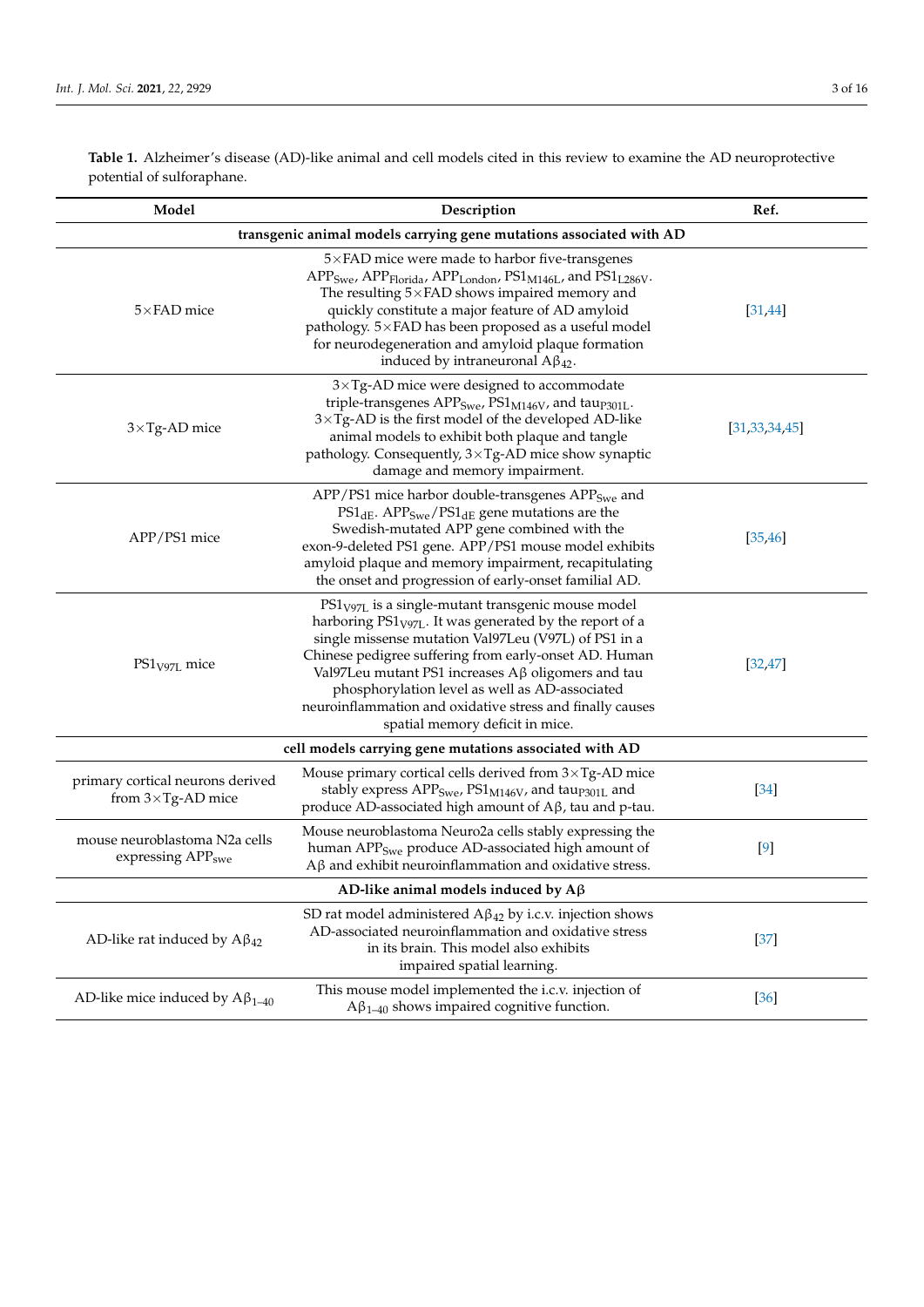<span id="page-3-0"></span>

| Model                                                              | Description                                                                                                                                                                                            | Ref.              |  |
|--------------------------------------------------------------------|--------------------------------------------------------------------------------------------------------------------------------------------------------------------------------------------------------|-------------------|--|
| AD-like cell models induced by $A\beta$                            |                                                                                                                                                                                                        |                   |  |
| murine cortical neurons treated<br>with $A\beta_{42}$              | Rat primary cortical cells isolated from 18-day-old SD rat<br>embryos exposed to $A\beta_{42}$ show AD-associated tau<br>hyperphosphorylation, damaged dendritic integrity and<br>neuronal cell death. | $\left[32\right]$ |  |
| human neuroblastoma SH-SY5Y<br>cells treated with $A\beta_{25-35}$ | Human neuroblastoma SH-SY5Y cells exposed to $A\beta_{25-35}$<br>show AD-associated oxidative stress and neuronal<br>cell death.                                                                       | [40, 43]          |  |
| murine neuroblastoma N2a cells<br>treated with $A\beta_{1-42}$     | Mouse neuroblastoma Neuro2a cells exposed to $A\beta_{1-42}$<br>show AD-associated neuronal cell death.                                                                                                | [41]              |  |
| murine neuroblastoma N1E-115<br>cells treated with $A\beta_{1-42}$ | Mouse neuroblastoma N1E-115 cells exposed to $A\beta_{1-42}$<br>show AD-associated neuronal cell death.                                                                                                | $[41]$            |  |
| human microglia-like THP-1 cells<br>treated with $A\beta_{1-42}$   | Differentiated human monocytic THP-1 cells, most closely<br>resembling microglia, exposed to $A\beta_{1-42}$ mimic<br>AD-associated inflammatory microglial activation.                                | [38, 39]          |  |
| murine EOC-20 microglial cells<br>treated with $A\beta_{1-42}$     | Mouse EOC-20 microglial cells exposed to $A\beta_{1-42}$ mimic<br>AD-associated damaged microglial phagocytosis.                                                                                       | $[42]$            |  |

**Table 1.** *Cont.*

i.c.v., intracerebroventricular; i.p., intraperitoneal; s.c., subcutaneously.

## *2.1. Sulforaphane and Aβ*

Sulforaphane has been found to prevent Aβ production in the brains of AD-like animal models (Table [2\)](#page-4-0). In the brains of  $PS1<sub>V97L</sub>$  mice, single-mutant transgenic model harboring PS1<sub>V97L</sub>, as described in Table [1,](#page-3-0) sulforaphane treatment decreased the expression of βsecretase (BACE1) and presenilin-1 (PS-1), which are involved in the sequential proteolytic cleavage of amyloid-β protein precursor (AβPP) to Aβ peptides [\[32\]](#page-13-8). In the study with these mice, sulforaphane inhibited the generation of all types (monomer, trimer, tetramer, hexamer, nonamer, and dodecamer) of  $Aβ$  oligomers [\[32\]](#page-13-8), which may be associated with the inhibition of BACE1 and PS-1 expression. In another study, depletion of Nrf2 increases BACE1 and a BACE1 mRNA-stabilizing antisense RNA (BACE1-AS) expression and  $A\beta$ production and worsens cognitive deficits, and suggesting that sulforaphane-mediated Nrf2 activation decreases BACE1 and BACE1-AS expression and Aβ production and ameliorates cognitive deficits in  $5\times$  FAD and  $3\times$  Tg-AD mice [\[31\]](#page-13-3). On the other hand, kinetics and computational studies on direct sulforaphane effect on BACE1 showed that sulforaphane has selective and non-competitive BACE1 inhibitory activity [\[48\]](#page-13-20).

|  |  |  | Table 2. The effects of sulforaphane on $A\beta$ and tau in Alzheimer's disease (AD)-like models. |  |  |
|--|--|--|---------------------------------------------------------------------------------------------------|--|--|
|--|--|--|---------------------------------------------------------------------------------------------------|--|--|

| Model              | <b>Sulforaphane Dose</b>                                      | <b>Findings</b>                                                                                                                                                                                                                                                                                                                                                                                                                | Ref.   |
|--------------------|---------------------------------------------------------------|--------------------------------------------------------------------------------------------------------------------------------------------------------------------------------------------------------------------------------------------------------------------------------------------------------------------------------------------------------------------------------------------------------------------------------|--------|
| $5\times$ FAD mice | every other day<br>$10 \,\mathrm{mg/kg}$ i.p.<br>for 2 months | in cortex:<br>(1) reduced the numbers of A $\beta$ plaques/mm <sup>2</sup><br>in cerebral cortex:<br>(1) reduced $A\beta_{1-40}$ and $A\beta_{1-42}$ levels<br>(2) reduced BACE1 protein expression<br>(3) reduced BACE1 and BACE1-AS transcript<br>(4) increased NQO1 transcript and protein<br>expression (maybe through Nrf2 activation)<br>in hippocampus:<br>(1) reduced the numbers of A $\beta$ plaques/mm <sup>2</sup> | $[31]$ |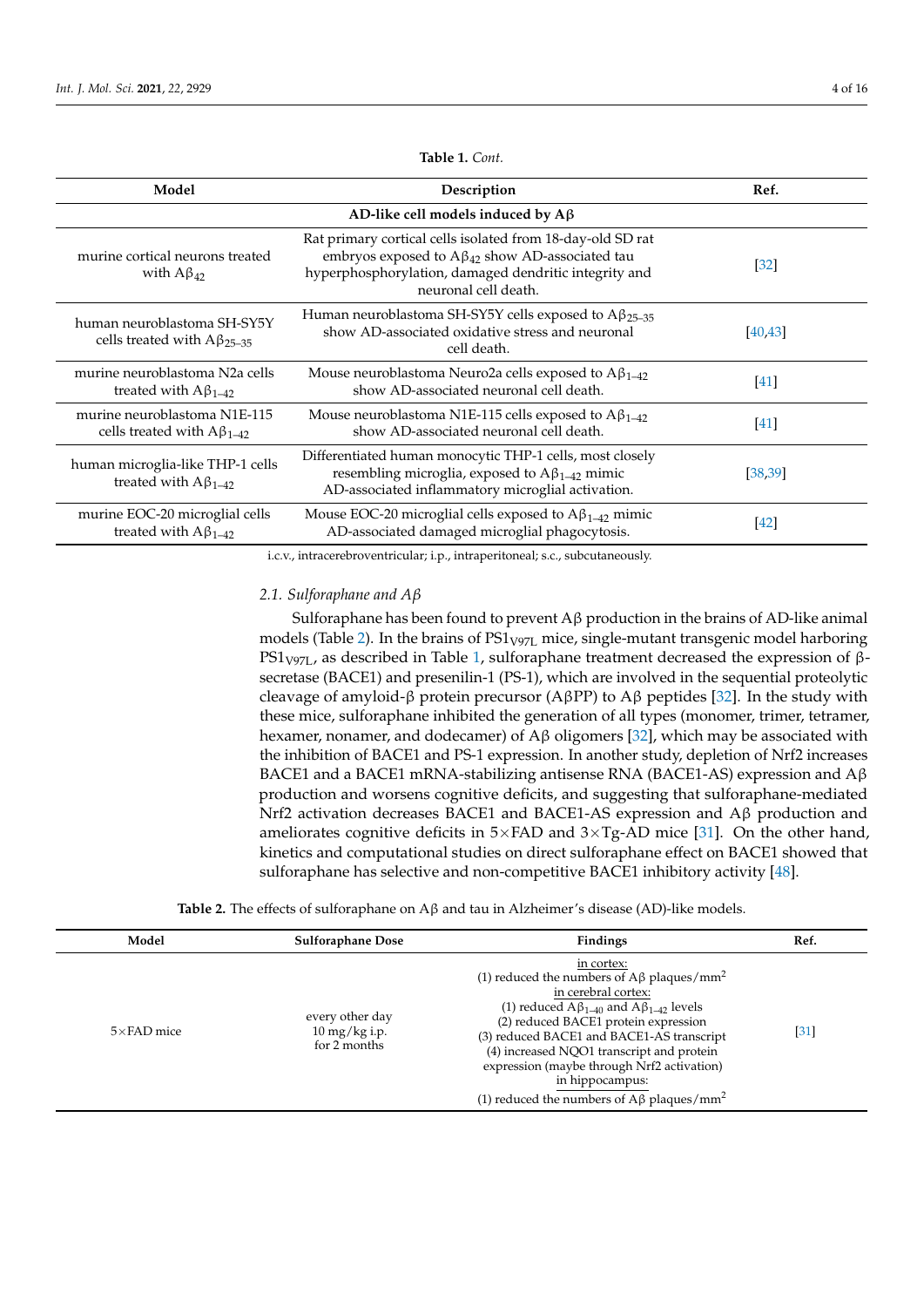<span id="page-4-0"></span>

| Model                                                           | <b>Sulforaphane Dose</b>                                                                | Findings                                                                                                                                                                                                                                                                                                                                                                                      | Ref.              |
|-----------------------------------------------------------------|-----------------------------------------------------------------------------------------|-----------------------------------------------------------------------------------------------------------------------------------------------------------------------------------------------------------------------------------------------------------------------------------------------------------------------------------------------------------------------------------------------|-------------------|
| $3\times$ Tg-AD mice                                            | every other day<br>5 or 10 mg/kg i.p. for 2 months                                      | in cortex:<br>(1) reduced $A\beta40$ and $A\beta42$<br>in cerebral cortex:<br>(1) reduced p-tau level<br>(2) reduced BACE1 mRNA and<br>protein expression<br>(3) increased HO-1 mRNA and protein<br>expression (maybe through Nrf2 activation)<br>in hippocampus:<br>(1) reduced p-tau pathology                                                                                              | $[31]$            |
|                                                                 | daily 10 or 50 mg/kg p.o.<br>6 days/week<br>for 2 months                                | in whole cortex and the fifth layer of the cortex:<br>(1) decreased $A\beta PP/A\beta$ level<br>(2) decreased tau level<br>(3) increased CHIP level<br>in hippocampus:<br>(1) decreased A $\beta$ PP, polymeric A $\beta$ ,<br>and monomeric $A\beta$<br>(2) did not alter AβPP mRNA level<br>(3) decreased tau and p-tau<br>(4) did not alter tau mRNA level<br>(5) increased CHIP and HSP70 | $\left[34\right]$ |
| APP/PS1 mice                                                    | daily 25 mg/kg p.o. for 5 months                                                        | in cerebral cortex:<br>(1) protected against the increment<br>of $A\beta$ plaques<br>(2) up-regulated p75 NTR<br>(3) increased levels of Ace-H3K9 and Ace-H4K12<br>(4) reduced expression of HDAC1 and<br>3 suggested to contribute to up-regulation<br>of p75 NTR                                                                                                                            | $[35]$            |
| $PS1V97L$ mice                                                  | daily 5 mg/kg i.p. for 4 months                                                         | in brain:<br>(1) inhibited the generation of all types of $A\beta$<br>oligomers (monomer, trimer, tetramer, hexamer,<br>nonamer, and dodecamer)<br>(2) alleviated tau hyperphosphorylation<br>(3) decreased the expression levels of BACE1<br>and PS1                                                                                                                                         | $[32]$            |
| primary cortical neurons<br>derived from $3 \times Tg$ -AD mice | $10 \mu M$ for 6 h                                                                      | (1) decreased $A\beta$<br>(2) decreased tau<br>(3) increased CHIP<br>in the absence of CHIP expression:<br>(1) failed to decrease $A\beta$<br>(2) failed to decrease tau                                                                                                                                                                                                                      | $[34]$            |
| mouse neuroblastoma N2a<br>cells expressing APP <sub>swe</sub>  | 1.25 or 2.5 $\mu$ M<br>for 48 h                                                         | in both cells and culture medium:<br>(1) decreased levels of $A\beta_{1-40}$ and $A\beta_{1-42}$                                                                                                                                                                                                                                                                                              | $[9]$             |
| murine cortical neurons<br>treated with $A\beta_{42}$           | $0.01$ , $0.03$ or $0.1 \mu M$<br>pre-treatment<br>for 30 min followed by $A\beta_{42}$ | (1) decreased hyperphosphorylation of tau                                                                                                                                                                                                                                                                                                                                                     | $[32]$            |
| sulforaphane and $A\beta$                                       |                                                                                         | analyzed by mass spectrometry:<br>(1) showed a 1:1 complex of $[A\beta + \text{sulforaphane}]$<br>(2) formed three different $[A\beta + \text{sulforaphane}]$<br>complexes due to covalent binding of<br>sulforaphane to $A\beta$ at three different sites<br>(3) sulforaphane bound to free $NH2$ groups<br>(N-terminal amino acid and lysines) in $A\beta$                                  | [49]              |
| sulforaphane and BACE1                                          |                                                                                         | analyzed by fluorescence resonance energy transfer:<br>(1) sulforaphane shown selective and<br>non-competitive BACE1 inhibitory activity                                                                                                                                                                                                                                                      | [48]              |

**Table 2.** *Cont.*

i.p., intraperitoneally; p.o., *per os* (by mouth); Ace-H3K9, acetylated histone 3 lysine 9; Ace-H4K12, acetylated histone 4 lysine 12.

In the brains of APP/PS1 mice, sulforaphane decreased the increment of Aβ plaques and the mechanism underlying these effects was suggested to be associated with increased expression of p75 neurotrophin receptor (p75 NTR) via reducing the expression of histone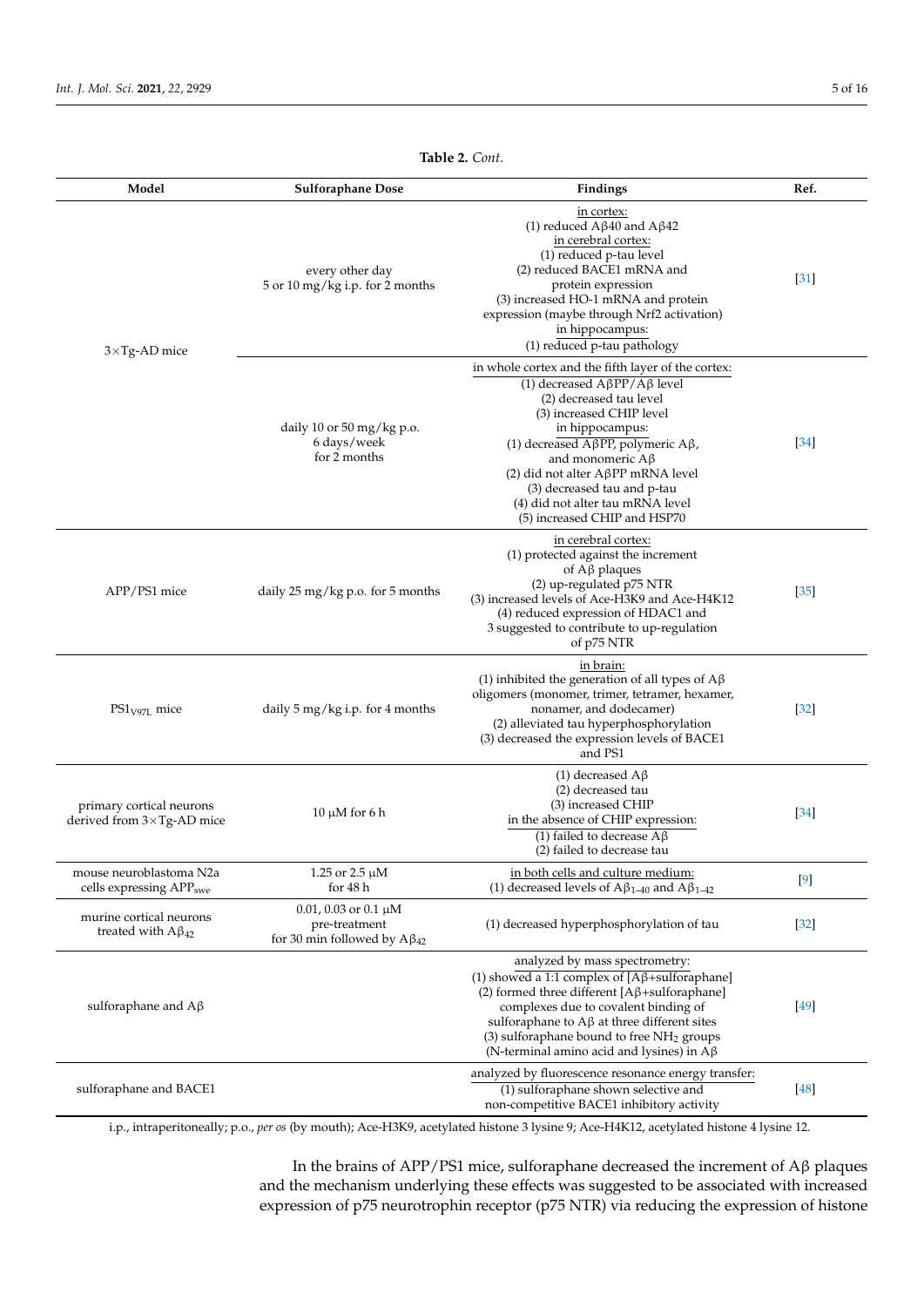deacetylase (HDAC) 1 and 3 [\[35\]](#page-13-4). p75 NTR has been reported to be significantly reduced in the brains of AD patients [\[50](#page-13-22)[,51\]](#page-14-0) and p75 NTR-ectodomain has been reported to reduce local Aβ plaques in APP/PS1 mice [\[52\]](#page-14-1).

In the hippocampus of  $3 \times Tg$ -AD mice, oral gavage of sulforaphane reduced the monomeric and polymeric forms of A $\beta$  [\[34\]](#page-13-5). In this animal model, it was found that sulforaphane treatment increased the levels of heat shock protein 70 (HSP70) and the C-terminus of HSP70-interacting protein (CHIP), previously reported to influence Aβ metabolism [\[53\]](#page-14-2), and the sulforaphane-mediated reduction in  $\Lambda$ β was dependent on CHIP expression, suggesting that sulforaphane clears the monomeric and polymeric forms of  $A\beta$ by upregulating CHIP [\[34\]](#page-13-5). Even in primary cortical neurons derived from  $3 \times Tg$ -AD mice, sulforaphane increased CHIP and decreased A $\beta$  [\[34\]](#page-13-5). In addition to that, sulforaphane treatment in mouse neuroblastoma N2a cells expressing APPswe decreased the levels of Aβs in both the cells and the culture medium [\[9\]](#page-12-6).

Aβ aggregation studies with sulforaphane showed that  $\Lambda$ β is less prone to aggregate when sulforaphane is present [\[49\]](#page-13-21). Mass spectrometry experiments suggested a possible mechanism for sulforaphane's effects, by showing that sulforaphane binds to free  $NH<sub>2</sub>$ groups (N-terminal amino acid and lysines) in  $\mathbf{A}\beta$  and forms three different 1:1 complexes of Aβ+sulforaphane [\[49\]](#page-13-21).

Together, the above observations suggest that sulforaphane not only inhibits  $A\beta$  pro-duction by decreasing the expression of BACE1 and PS1 [\[32\]](#page-13-8) but also clears  $A\beta$  molecules by inducing the expression of the HSP co-chaperone CHIP [\[34\]](#page-13-5). Sulforaphane-mediated activation of the Nrf2/ARE pathway negatively regulates BACE1 expression [\[31\]](#page-13-3). Sulforaphanemediated upregulation of the p75 NTR at least in part through decreased expression of HDAC 1 and 3 may also contribute to reduce the increase in  $A\beta$  plaque [\[35\]](#page-13-4). Although further investigations are required, sulforaphane has the potential to inhibit  $A\beta$  aggregation by binding directly to  $A\beta$  in the brains of AD patients [\[49\]](#page-13-21).

### *2.2. Sulforaphane and Tau*

Tau is the main component of neurofibrillary tangles in AD and is a causative factor for AD [\[54,](#page-14-3)[55\]](#page-14-4). Sulforaphane showed the ability of reducing protein levels of tau [\[34\]](#page-13-5) and p-tau [\[31](#page-13-3)[,32](#page-13-8)[,34\]](#page-13-5) in  $3\times$ Tg-AD and PS1<sub>V97L</sub> mice. In the study using  $3\times$ Tg-AD mice, sulforaphane treatment reduced tau and p-tau at the protein level, but not mRNA, suggesting post-translational modifications in tau expression [\[34\]](#page-13-5). Sulforaphane treatment has been observed to increase the level of HSP70 and CHIP, which has a unique binding affinity for tau and is known to play a role in tau ubiquitination and proteasome targeting for tau degradation [\[34,](#page-13-5)[56\]](#page-14-5). In murine cortical neurons treated with A $\beta$  oligomers, sulforaphane also decreased the A $\beta$ -induced hyperphosphorylation of tau [\[32\]](#page-13-8).

Although further studies are required to understand how sulforaphane affects tau biology, Aβ, Nrf2 lack, oxidative stress, and inflammation are known factors to promote tau phosphorylation [\[57–](#page-14-6)[60\]](#page-14-7), thus sulforaphane's effect on inhibiting the production of Aβ [\[9,](#page-12-6)[31](#page-13-3)[,32,](#page-13-8)[34](#page-13-5)[,35](#page-13-4)[,61\]](#page-14-8), activating Nrf2 [\[9,](#page-12-6)[10](#page-12-7)[,31,](#page-13-3)[38\]](#page-13-9), and alleviating oxidative stress [\[9](#page-12-6)[,32](#page-13-8)[,37,](#page-13-7)[40,](#page-13-16)[43\]](#page-13-10) and inflammation [\[9](#page-12-6)[,32](#page-13-8)[,37–](#page-13-7)[39,](#page-13-18)[42\]](#page-13-19) may inhibit tau phosphorylation. The effects of sulforaphane on tau were overviewed in Table [2.](#page-4-0)

## *2.3. Sulforaphane and AD-Associated Inflammatory Biomarkers*

Sulforaphane also affects inflammatory biomarkers associated with AD, as below in AD-like cell and animal models (Table [3\)](#page-6-0). For example, sulforaphane treatment of PS1<sub>V97L</sub> mice resulted in decreased levels of interleukin (IL)-1β in brain tissue and tumor necrosis factor alpha (TNF- $\alpha$ ) in the plasma [\[32\]](#page-13-8). Sulforaphane treatment of AD-like rat induced by  $A\beta$  reduced neuroinflammation measured through the reduction of TNF- $\alpha$ and IL-1β [\[37\]](#page-13-7). In mouse neuroblastoma N2a cells expressing APPswe, sulforaphane decreased the levels of IL-1β, IL-6, cyclooxygenase-2 (COX-2), inducible nitric oxide synthase (iNOS), and nuclear factor (NF)-κB p-p65 [\[9\]](#page-12-6). In human microglia-like THP-1 cells treated with Aβ, sulforaphane suppressed the activation of NLRP3 (NLRP3: NOD-like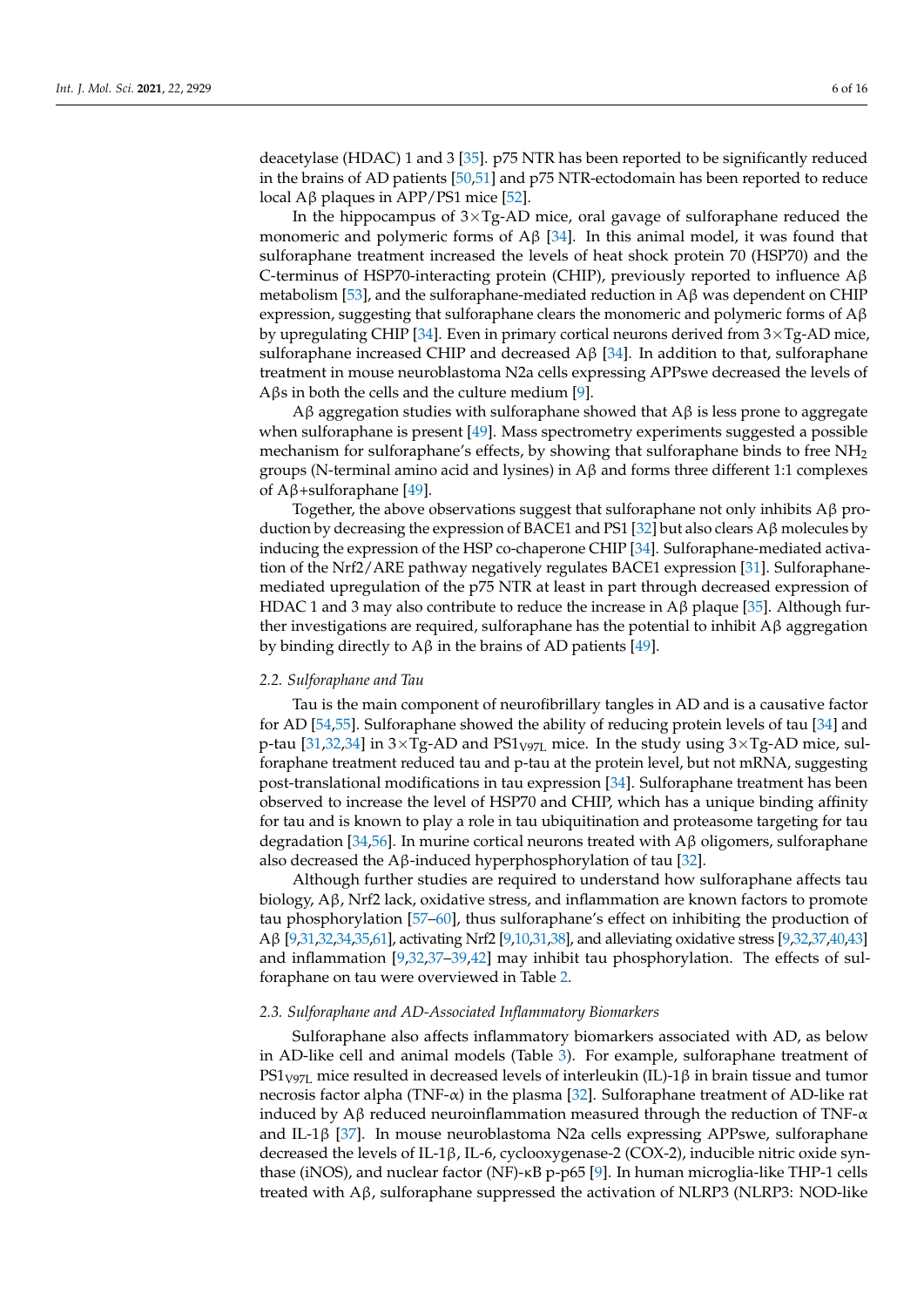receptor, leucine-rich repeat (LRR), and pyrin domain-containing 3) inflammasome [\[38\]](#page-13-9). Aβ activation of the NLRP3 inflammasome in microglia has been reported to contribute to IL-1 $\beta$  maturation and subsequent inflammatory responses [\[62\]](#page-14-9). Mice that are deficient in NLRP3 are mostly protected from amyloid pathology, suppression of synaptic plasticity, and abnormal cognitive functions [\[62,](#page-14-9)[63\]](#page-14-10). Thus, sulforaphane might play a role in reducing Aβ-induced neuroinflammation, amyloid pathology, and synaptic and cognitive dysfunction via inhibition of NLRP3. In human microglia-like THP-1 cells treated with Aβ, sulforaphane also suppressed subsequent IL-1β secretion via the dephosphorylation of signal transducers and activators of transcription-1 (STAT-1), and the activation of the Nrf2-regulated heme oxygenase-1 (HO-1) pathway [\[38\]](#page-13-9). microRNA (miRNA)-146a is a potential AD biomarker that appears to be selectively upregulated in the temporal cortex and hippocampus in AD [\[64](#page-14-11)[,65\]](#page-14-12) and sulforaphane treatment in THP-1 cells decreased the Aβ-induced expression of miRNA-146a [\[38\]](#page-13-9).

<span id="page-6-0"></span>**Table 3.** The effects of sulforaphane on Alzheimer's disease (AD)-associated inflammatory biomarkers in AD-like models.

| Model                                                            | <b>Sulforaphane Dose</b>                                          | Findings                                                                                                                                                                                                                  | Ref.   |
|------------------------------------------------------------------|-------------------------------------------------------------------|---------------------------------------------------------------------------------------------------------------------------------------------------------------------------------------------------------------------------|--------|
| $PS1_{V97L}$ mice                                                | daily 5 mg/kg i.p.<br>for 4 months                                | in brain:<br>(1) decreased IL-1 $\beta$ and TNF- $\alpha$                                                                                                                                                                 | $[32]$ |
| AD-like rat induced by $A\beta_{42}$                             | daily 5 mg/kg i.p. for 7 days                                     | in brain:<br>(1) decreased IL-1 $\beta$ and TNF- $\alpha$                                                                                                                                                                 | $[37]$ |
| mouse neuroblastoma<br>N2a cells expressing APP <sub>swe</sub>   | 1.25 or 2.5 $\mu$ M<br>for $48h$                                  | (1) decreased IL-1 $\beta$ and IL-6<br>(2) decreased COX-2 and iNOS<br>(3) reduced NF-KB p-p65                                                                                                                            | [9]    |
| human microglia-like<br>THP-1 cells treated with $A\beta_{1-42}$ | $5 \mu M$ pre-treatment for 30 min<br>followed by $A\beta_{1-42}$ | $(1)$ inhibited IL-1 $\beta$ secretion<br>(2) inhibited miRNA-146a production<br>(3) reduced NLRP3 inflammasome<br>(4) reduced STAT-1 activation<br>(5) induced HO-1 gene expression<br>(6) increased nuclear Nrf2 levels | $[38]$ |
|                                                                  | $5 \mu M$ pre-treatment for 30 min<br>followed by $A\beta_{1-42}$ | (1) decreased IL-1 $\beta$ and TNF- $\alpha$<br>(2) attenuated MerTK reduction<br>$(3)$ inhibited NF- $\kappa$ B signaling<br>(4) decreased intracellular $Ca^{2+}$ levels                                                | $[39]$ |
| murine EOC-20 microglial cells<br>treated with $A\beta_{1-42}$   | $5 \mu M$ co-treatment with<br>$A\beta_{1-42}$ for 24 h           | (1) induced the phagocytic activity<br>(2) induced FPR2 expression                                                                                                                                                        | $[42]$ |
|                                                                  |                                                                   |                                                                                                                                                                                                                           |        |

i.p., intraperitoneally.

Meanwhile, it has been published that sulforaphane stimulates phagocytosis of immune cells [\[66,](#page-14-13)[67\]](#page-14-14). According to recent research results, sulforaphane treatment was able to significantly induce the expression of formyl peptide receptor (Fpr2), which is known to regulate microglial phagocytosis and recovers the phagocytic activity of murine EOC-20 microglial cells decreased by  $\mathcal{A}\beta$  oligomers [\[42\]](#page-13-19). In THP-1 cells, sulforaphane treatment attenuated the effects of Aβ induction, by reducing excessive intracellular  $Ca^{2+}$ levels and blocking NF-κB to rescue the decrease in Mer tyrosine kinase (MerTK) activity that is necessary for amyloid-stimulated phagocytosis [\[39\]](#page-13-18). Thus, sulforaphane inhibited NF-κB-mediated IL-1β and TNF- $\alpha$  secretion in THP-1 cells treated with Aβ [\[39\]](#page-13-18). As activation of Nrf2, an important sulforaphane target protein, suppresses the hyperactivation of microglia and protects against inflammatory disorders [\[68](#page-14-15)[,69\]](#page-14-16), sulforaphanemediated activation of Nrf2 might also contribute to reducing the levels of AD-associated inflammatory biomarkers.

### *2.4. Sulforaphane and AD-Associated Oxidative Stress Biomarkers*

Oxidative damage to brain tissue caused by accumulation of  $\mathbf{A}\beta$  and tau proteins impairs the function of neuronal synapses, induces neuronal degeneration, and eventually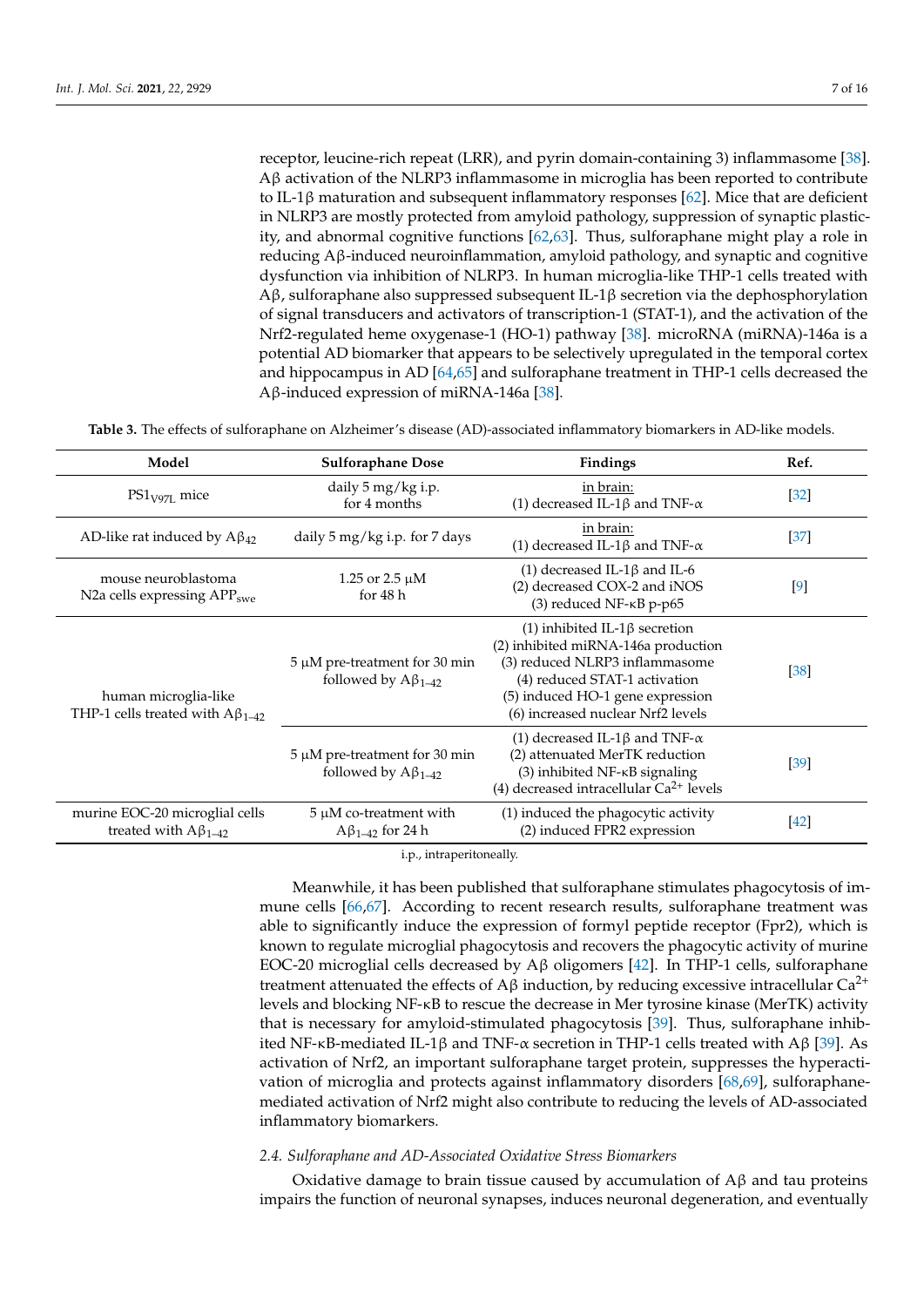causes the symptoms of memory loss seen in AD [\[24\]](#page-12-18). Sulforaphane inhibits the levels of AD-associated oxidative stress biomarkers in AD-like models (Table [4\)](#page-7-0). Sulforaphane augmented the cell's capacity for antioxidant defense by activating Nrf2 in N2a cells expressing APPswe [\[9\]](#page-12-6) and in SH-SY5Y cells treated with Aβ [\[40](#page-13-16)[,43\]](#page-13-10). In N2a cells expressing APPswe, this occurs by promotion of Nrf2 nuclear translocation by decreasing DNA methylation levels of the Nrf2 promoter [\[9\]](#page-12-6). In these cells, sulforaphane also caused decreased levels of reactive oxygen species (ROS) and malondialdehyde (MDA) and increased superoxide dismutase (SOD) activity [\[9\]](#page-12-6). Even in PS1<sub>V97L</sub> mice and AD-like rat induced by A $\beta$ , sulforaphane increased GSH levels and decreased MDA levels [\[32](#page-13-8)[,37\]](#page-13-7). Crude juices of broccoli sprouts containing sulforaphane in SH-SY5Y cells treated with Aβ reduced oxidative stress by intracellular increase of glutathione (GSH), HO-1, thioredoxin (Trx), and thioredoxin reductase (TrxR) as well as NQO-1 activity, likely through the Nrf2 signaling pathway [\[43\]](#page-13-10). Together, these studies indicate that sulforaphane treatment attenuates biomarkers of oxidative stress that are associated with AD.

**Table 4.** The effects of sulforaphane on Alzheimer's disease (AD)-associated oxidative stress biomarkers in AD-like models.

<span id="page-7-0"></span>

| Model                                                                 | <b>Sulforaphane Dose</b>                                                | Findings                                                                                                                                                                                               | Ref.   |
|-----------------------------------------------------------------------|-------------------------------------------------------------------------|--------------------------------------------------------------------------------------------------------------------------------------------------------------------------------------------------------|--------|
| $PS1V971$ mice                                                        | daily 5 mg/kg i.p. for 4 months                                         | in brain:<br>(1) increased GSH<br>(2) decreased MDA                                                                                                                                                    | $[32]$ |
| AD-like rat<br>induced by $A\beta_{42}$                               | daily 5 mg/kg i.p. for 7 days                                           | in brain:<br>(1) increased GSH<br>(2) decreased MDA                                                                                                                                                    | $[37]$ |
| mouse neuroblastoma<br>N2a cells expressing APP <sub>swe</sub>        | 1.25 or 2.5 $\mu$ M<br>for $48h$                                        | (1) decreased ROS and MDA<br>(2) increased SOD activity<br>(3) upregulated Nrf2 expression and<br>promoted Nrf2 nuclear translocation<br>via decreasing DNA methylation levels<br>of the Nrf2 promoter | [9]    |
| human neuroblastoma<br>SH-SY5Y cells treated<br>with $A\beta_{25-35}$ | $1-5 \mu M$<br>pre-treatment<br>for 30 min followed by $A\beta_{25-35}$ | (1) inhibited ROS production and<br>subsequent oxidative damages<br>(2) increased NQO1, HO-1 and g-GCS<br>(3) activated Nrf2                                                                           | [40]   |
|                                                                       | $1 \mu M$<br>co-treatment<br>with $A\beta_{25-35}$                      | (1) increased GSH<br>(2) increased Trx expression<br>(3) increased HO-1 and TrxR expression<br>4) increased NQO1 activity<br>(5) activated Nrf2                                                        | [43]   |

i.p., intraperitoneally; p.o., *per os* (by mouth); γ-GCS, γ -glutamylcysteine synthetase.

## *2.5. Sulforaphane and AD-Associated Biomarkers of Synaptic Damage and Neurodegeneration*

Sulforaphane inhibits the levels of AD-associated biomarkers of synaptic damage and neurodegeneration in AD-like models, as well as inhibiting Aβ-induced neuronal cell death (Table [5\)](#page-8-0). For example, the brain of  $3 \times Tg$ -AD has low levels of brain-derived neurotrophic factor (BDNF), a neurotrophin that supports the survival of existing neurons and encourages the growth and differentiation of new neurons and synapses, but sulforaphane has been found to restore normal levels of BDNF of  $3 \times Tg$ -AD mice [\[33\]](#page-13-12). In the frontal cortex of 3×Tg-AD mice, sulforaphane increased levels of neuronal and synaptic biomarkers, including: microtubule-associated protein 2 (MAP2), a dendritic marker and structural protein present in neurons; synaptophysin, a pre-synaptic protein; and postsynaptic density protein-95 (PSD-95), a membrane-associated protein located in neural postsynaptic densities [\[33\]](#page-13-12). It was reported that sulforaphane inhibits HDAC activity and increases histone-tail acetylation in  $3 \times Tg$ -AD mice, thereby increasing BDNF levels and enhancing activation of the BDNF-TrkB signaling pathways, which might further facilitate neuronal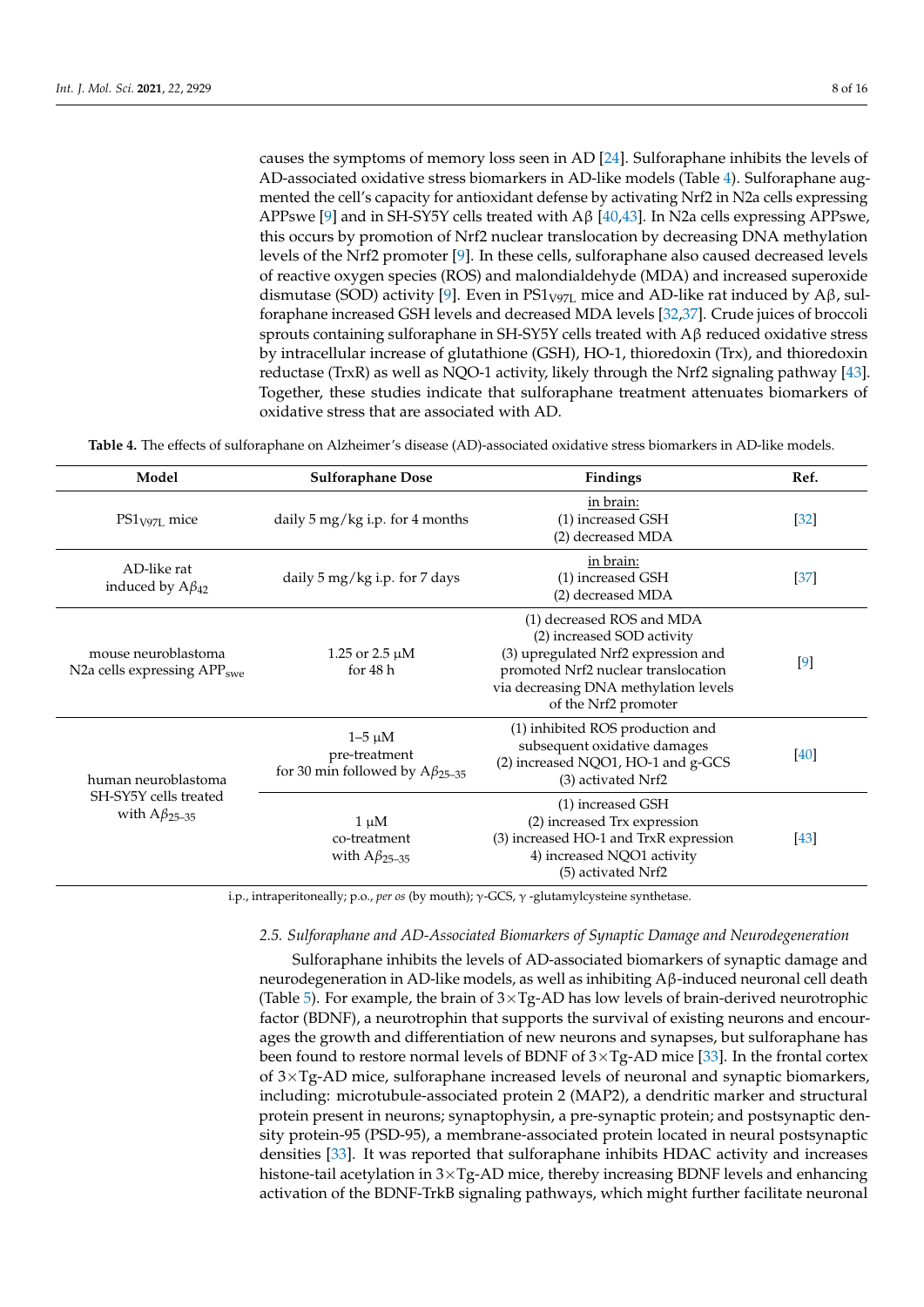differentiation and growth, promote survival of neurons, and induce synaptic plasticity and long-term potentiation [\[33\]](#page-13-12). Thus, sulforaphane might improve neuronal and cognitive functions, at least in part, by increasing BDNF levels epigenetically in BDNF-deficient neuronal disorders such as AD [\[33\]](#page-13-12).

<span id="page-8-0"></span>**Table 5.** The effects of sulforaphane on Alzheimer's disease (AD)-associated biomarkers of synaptic damage and neurodegeneration such as cell death in AD-like models.

| Model                                                                 | <b>Sulforaphane Dose</b>                                                           | Findings                                                                                                                                                                                                             | Ref.   |
|-----------------------------------------------------------------------|------------------------------------------------------------------------------------|----------------------------------------------------------------------------------------------------------------------------------------------------------------------------------------------------------------------|--------|
| $3\times$ Tg-AD mice                                                  | 10 or 50 mg/kg p.o.,<br>6 days/week<br>for 2 months                                | in the frontal cortex:<br>(1) increased MAP2, synaptophysin,<br>and PSD-95<br>(2) activated TrkB signaling pathway<br>in the cortex and hippocampal CA1:<br>(1) increased BDNF levels                                | $[33]$ |
| murine cortical neurons<br>treated with $A\beta_{42}$                 | 0.01, 0.03 or 0.1 $\mu$ M<br>pre-treatment for 30 min<br>followed by $A\beta_{42}$ | (1) protected against cell death<br>(2) rescued dendritic integrity                                                                                                                                                  | $[32]$ |
| human neuroblastoma<br>SH-SY5Y cells<br>treated with $A\beta_{25-35}$ | $2 \mu M$ pre-treatment<br>for 3 h followed by $A\beta_{25-35}$                    | (1) protected against cell death<br>(2) up-regulated p75 NTR<br>(3) increased levels of Ace-H3K9<br>and Ace-H4K12<br>(4) reduced expression of HDAC1<br>and 3 suggested to contribute to<br>up-regulation of p75 NTR | [35]   |
|                                                                       | $1-5 \mu M$ pre-treatment for<br>30 min followed by $A\beta_{25-35}$               | (1) protected against cell death<br>$(2)$ reduced Bax/Bcl-2<br>(3) reduced activation of JNK                                                                                                                         | $[40]$ |
|                                                                       | $1 \mu M$ co-treatment<br>with $A\beta_{25-35}$                                    | (1) protected against cell death<br>(2) increased HSP70                                                                                                                                                              | $[43]$ |
| murine neuroblastoma N2A cells<br>treated with $A\beta_{1-42}$        | $2.5 \mu M$ pre-treatment for 18 h<br>followed by $A\beta_{1-42}$                  | (1) protected against cell death<br>(2) sulforaphane effect dependent on<br>proteasome activity                                                                                                                      | $[41]$ |
| murine neuroblastoma N1E-115<br>treated with $A\beta_{1-42}$          | $5 \mu M$ pre-treatment for 18 h<br>followed by $A\beta_{1-42}$                    | (1) protected against cell death                                                                                                                                                                                     |        |

p.o., per os (by mouth).

Several studies have reported that sulforaphane prevented Aβ-induced cell death in neuron-like cells (Table [5\)](#page-8-0) [\[32](#page-13-8)[,35,](#page-13-4)[40,](#page-13-16)[41,](#page-13-17)[43\]](#page-13-10). Treatment with broccoli sprouts juices containing sulforaphane overexpressed HSP70 and exerted a protective action against the cytotoxicity and cell death  $A\beta$  induced [\[43\]](#page-13-10). Sulforaphane rescued the dendritic length of the cortical neurons, which was reduced following  $\Lambda$ β incubation [\[32\]](#page-13-8). These studies indicate that sulforaphane treatment might attenuate AD pathology, as evidenced by its effect on preclinical biomarkers associated with synaptic damage and neurodegeneration.

## *2.6. Sulforaphane and Cognitive Impairment in AD-Like Animal Models*

Sulforaphane ameliorated cognitive impairment in several transgenic AD-like animal models, including  $5\times$ FAD mice [\[31\]](#page-13-3),  $3\times$ Tg-AD mice [\[31](#page-13-3)[,34\]](#page-13-5), APP/PS1 mice [\[35\]](#page-13-4), and PS1<sub>V97L</sub> mice [\[32\]](#page-13-8). Additionally, sulforaphane treatment improved cognitive function in AD-like mouse and rat model induced by the administration of A $\beta$  [\[36,](#page-13-6)[37\]](#page-13-7). Although it is difficult to explain the exact mechanism, it is highly likely that the pharmacological effects of sulforaphane on the previously described pre-clinical AD biomarkers,  $A\beta$ , tau, inflammation, oxidative stress, and neurodegeneration have led to improvements in cognitive impairment. The types of AD-like models, the dose of sulforaphane, and cognitive recovery findings for sulforaphane are summarized in Table [6.](#page-9-0) These observations suggest that sulforaphane might be able to ameliorate cognitive impairment in AD patients.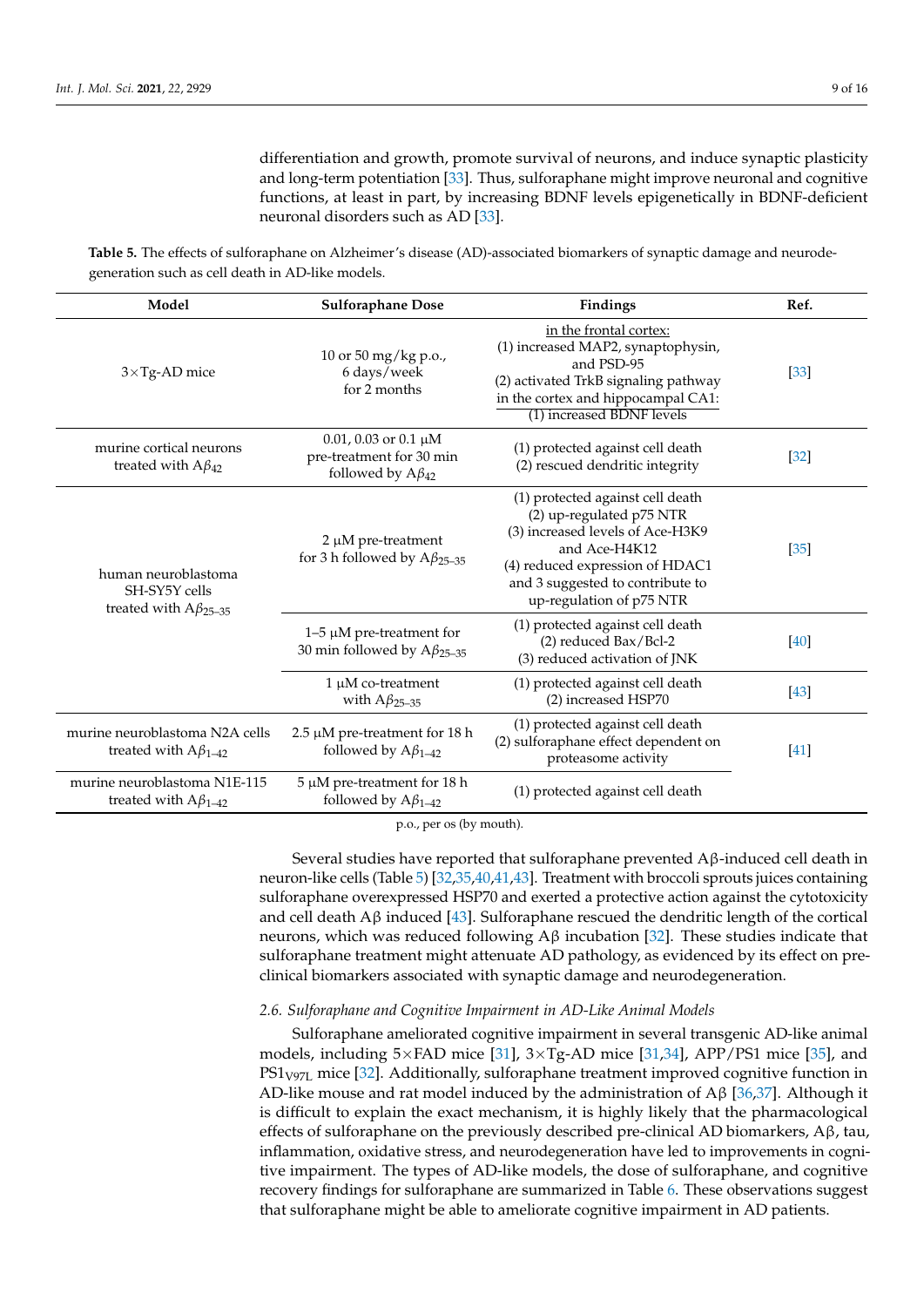<span id="page-9-0"></span>

| Model                                   | <b>Sulforaphane Dose</b>                                | Findings                                                                                                          | Ref.   |
|-----------------------------------------|---------------------------------------------------------|-------------------------------------------------------------------------------------------------------------------|--------|
| $5\times$ FAD mice                      | every other day 10 mg/kg<br>i.p. for 2 months           | ameliorated cognitive deficits (Morris<br>water maze tests and passive<br>avoidance tests)                        | [31]   |
| $3\times$ Tg-AD mice                    | every other day 5 or<br>10 mg/kg i.p. for 2 months      | ameliorated cognitive deficits (Morris<br>water maze tests)                                                       | [31]   |
|                                         | daily 10 or 50 mg/kg p.o.<br>6 days/week for 2 months   | ameliorated memory deficit (novel<br>object/location recognition tests and<br>contextual fear conditioning tests) | $[34]$ |
| APP/PS1 mice                            | daily 25 mg/kg p.o.<br>for 5 months                     | ameliorated cognitive dysfunction<br>(open field and Morris<br>water maze tests)                                  | $[35]$ |
| $PS1_{V97L}$ mice                       | daily 5 mg/kg i.p.<br>for 4 months                      | alleviated cognitive deficit (Morris<br>water maze tests)                                                         | $[32]$ |
| AD-like mice induced by $A\beta_{1-40}$ | daily 30 mg/kg i.p. for 6 days                          | ameliorated cognitive function<br>(Y-maze and passive avoidance<br>behavior tests)                                | [36]   |
| AD-like rat induced by $A\beta_{42}$    | daily $5 \,\mathrm{mg/kg}$ i.p. for $7 \,\mathrm{days}$ | improved spatial learning                                                                                         | $[37]$ |

**Table 6.** The effects of sulforaphane on cognitive impairment in Alzheimer's disease (AD)-like animal models.

i.p., intraperitoneally; p.o., *per os* (by mouth).

#### **3. Conclusions and Future Perspectives**

The anti-AD-like activity of sulforaphan has been identified in six different animal models and eight different cell models (Tables [1](#page-3-0)[–6\)](#page-9-0). In animal models, four animal models produced by modifying AD-related genes in an animal model to create the pathology of human AD, and a mouse and a rat model made by direct intracerebroventricular (i.c.v.) injections of Aβ into the brain, which is known to induce AD-like pathology in the brain, were used to study the anti-AD-like activity of sulforaphan. In animal models, sulforaphane was administered daily or every other day, for oral administration (per os, p.o.) for 2 to 5 months, and for intraperitoneal injection (i.p.) for 7 days to 4 months. In the case of oral administration, a dose of 10–50 mg/kg, in the case of i.p. injection, 5–10 mg/kg was tried to show the anti-AD-like activity of sulforaphane. In cell models, sulforaphane showed anti-AD-like effectiveness under the conditions of 0.01  $\mu$ M–10  $\mu$ M, 0.5–48 h treatment.

It has been reported that AD already has pre-symptomatic pathologies in the brain 10–15 years before cognitive decline [\[26\]](#page-13-0). In order to apply food-derived physiologically active compounds such as sulforaphane to control AD, interventions that prevent or delay the initial onset of symptoms are necessary. For this, research to find and develop early diagnostic biomarkers capable of actively diagnosing patients with AD is essential. In 2018, the National Institute on Aging (NIA) and Alzheimer's Association (AA) proposed a new framework to define AD diagnosis criteria based on pre-symptomatic biomarkers [\[70\]](#page-14-17). The research framework focuses on the diagnosis of AD with biomarkers grouped into those of Aβ deposition, pathologic tau, and neurodegeneration [\[70\]](#page-14-17). In this review, pre-clinical biomarkers (1)  $\mathsf{A}\beta$ , (2) tau, (3) inflammation, (4) oxidative stress, and (5) neurodegeneration were selected based on the pre-symptomatic biomarkers currently being studied and suggested for clinical practices [\[27](#page-13-1)[–30\]](#page-13-2), and the effects and the mechanisms of sulforaphane on them were overviewed (Figure [1](#page-10-0) and Tables [2–](#page-4-0)[6\)](#page-9-0). Most importantly, sulforaphane can pre-vent the production of Aβ and tau [\[9](#page-12-6)[,31](#page-13-3)[,32](#page-13-8)[,34](#page-13-5)[,35,](#page-13-4)[48\]](#page-13-20), which are the main causative factors for AD. Sulforaphane can inhibit AD-associated inflammation [\[9](#page-12-6)[,32](#page-13-8)[,37](#page-13-7)[–39](#page-13-18)[,42\]](#page-13-19), oxidative stress [\[9](#page-12-6)[,32,](#page-13-8)[37,](#page-13-7)[40,](#page-13-16)[43\]](#page-13-10), and neurodegeneration [\[32](#page-13-8)[,33](#page-13-12)[,35](#page-13-4)[,40](#page-13-16)[,41](#page-13-17)[,43\]](#page-13-10). Thus far, multi-target effects of sulforaphane in many different cells and animal models suggest that sulforaphane consumption may reduce AD risk, raising the possibility of effective preventive strategies.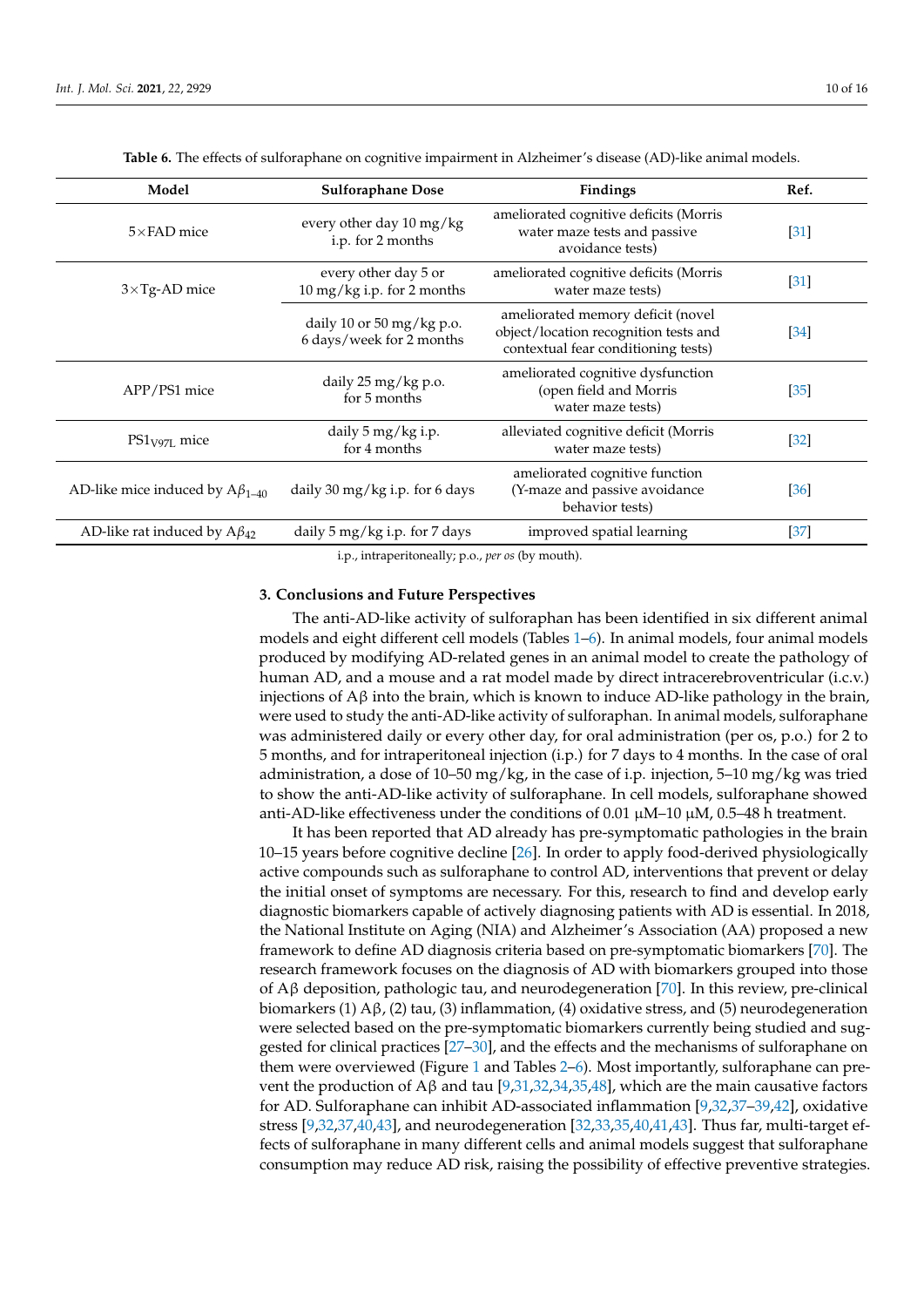<span id="page-10-0"></span>

**Figure 1.** Multi-faceted anti-AD-like activity of sulforaphane. Sulforaphane ameliorates cognitive **Figure 1.** Multi-faceted anti-AD-like activity of sulforaphane. Sulforaphane ameliorates cognitive impairment and decreases the level of AD biomarkers for amyloid-β, tau, inflammation, oxidative impairment and decreases the level of AD biomarkers for amyloid-β, tau, inflammation, oxidative stress and neurodegeneration in AD-like animal and cell models. These anti-AD-like evidences of stress and neurodegeneration in AD-like animal and cell models. These anti-AD-like evidences of sulforaphane indicate the need to pursue sulforaphane research in pre-symptomatic AD patients. sulforaphane indicate the need to pursue sulforaphane research in pre-symptomatic AD patients.

In one recent clinical trial, in which schizophrenic patients were administered sulforaphane-rich broccoli sprout extract (Kagome Co., Ltd., Nagoya, Japan), three tablets of sulforaphane per day (consisting of 30 mg of sulforaphane-glucosinolate per tablet) for 8 weeks resulted in improved cognitive function in schizophrenic patients [\[17\]](#page-12-20). In another clinical trial, administration of sulforaphane derived from broccoli sprouts (Johns Hopkins University, MD, USA) consisting of 50–150 µmol or 8.86–26.59 mg per day for 18 weeks improved behavior in young men with ASD [\[18\]](#page-12-21). Many sulforaphane supplements on the market are prepared in various ways from cruciferous plants, and the dosage, safety, and efficacy have not been verified. Among them, Avmavol® (a sulforaphane-producing dietary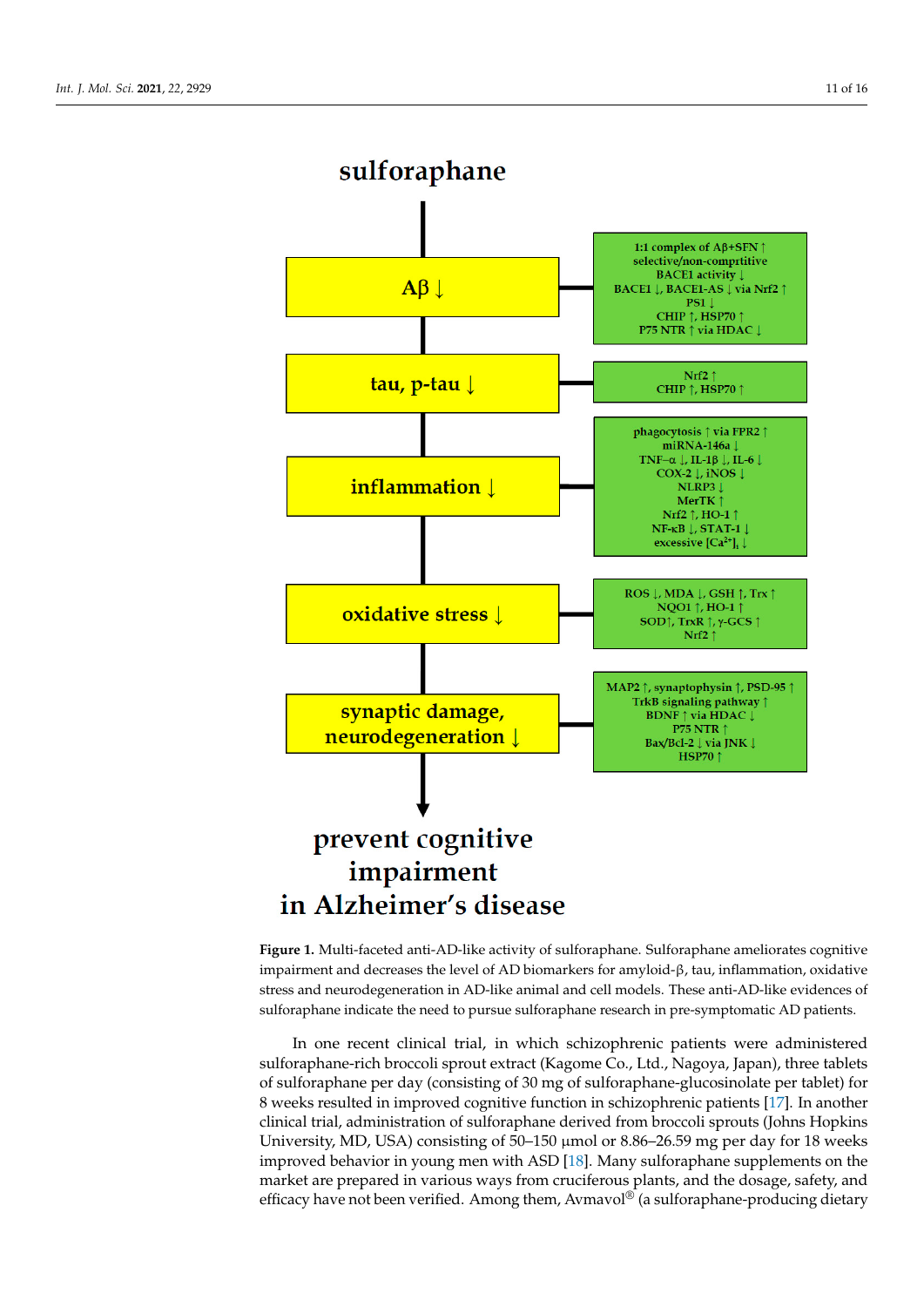supplement) was studied to investigate (1) the dose-response evaluation of sulforaphane, (2) the bioavailability and mucosal bioactivity in healthy subjects, (3) the treatment effects for youth with ASDs, (4) the effects on autistic people living in New Jersey, USA, and (5) the effects on schizophrenia [\[71\]](#page-14-18).

In-depth human studies are needed on the medical benefits of a sulforaphane-rich broccoli sprout diet. The association between the Keap1 and Nrf2 genes and cognitive function in patients with schizophrenial was studied, with an epistatic interaction between Nrf2 and Keap1 gene variants on cognitive impairment (e.g., working memory and processing speed) [\[72\]](#page-14-19). Since sulforaphane modifies Keap1 structure and activates Nrf2 [\[68\]](#page-14-15), these findings suggest that the Keap1-Nrf2 system, which regulates oxidative stress and inflammation, may play a role in the cognitive impairment observed in schizophrenia. In order to study the medical benefits of a sulforaphane-rich broccoli sprout diet on cognitive impairment in AD, further studies on the intake of sulforaphane-rich broccoli sprout diet or sulforaphane in subjects at high risk of AD are needed. Besides cognitive impairment, a sulforaphane-rich broccoli sprout diet reduced colonization and attenuates gastritis in people infected with *Helicobacter pylori* [\[73\]](#page-14-20) and sulforaphane-rich broccoli sprout beverages modulated the detoxification metabolism of airborne-pollutants in the body, thereby reducing their associated health risks [\[74\]](#page-14-21). It has also been reported that daily intake of a sulforaphane-rich broccoli sprout for 4 weeks improved defecation bowel habits in human subjects [\[75\]](#page-15-0).

In 2003, the World Health Organization (WHO) International Agency for Research on Cancer (IARC) published a chapter on cruciferous vegetables as recommendations for cancer prevention. Whether in the form of a sulforaphane supplement or in large amounts of cruciferous vegetables, WHO recommended not to consume large amounts. It is generally not advisable for individuals to consume a diet that focuses on only one food type and should be encouraged to consistently consume a variety of cruciferous vegetables as part of their diet. On the other hand, several clinical trials showed little to no side effects when reasonable amounts of cruciferous vegetables containing sulforaphane were consumed [\[1\]](#page-11-0).

Evidences from several animal- and cell-based studies indicate the need to pursue sulforaphane research in pre-symptomatic AD patients, which is challenging. The discovery and development of practical and inexpensive biomarkers that can diagnose presymptomatic AD patients is essential. Genetic polymorphism, intestinal microbiome, and body mass index (BMI) may affect the bioavailability of sulforaphane from cruciferous vegetable consumption [\[76](#page-15-1)[–83\]](#page-15-2), and through detailed follow-up studies, predictable response groups of sulforaphane might be selected for randomized controlled trial. The increase in pre-clinical evidence consistently suggests that sulforaphane has a multi-faceted neuroprotective effect on AD pathophysiology and prevents the progression of the disease.

**Funding:** This research was supported by Basic Science Research Program through the National Research Foundation of Korea (NRF) funded by the Ministry of Education (2020R1I1A1A01054684).

**Institutional Review Board Statement:** Not applicable

**Informed Consent Statement:** Not applicable

**Data Availability Statement:** Not applicable

**Acknowledgments:** I would like to thank Seungeun Kook for drawing the cruciferous plants in the Graphical Abstract.

**Conflicts of Interest:** The author has no conflict of interest to report.

#### **References**

- <span id="page-11-0"></span>1. Palliyaguru, D.L.; Yuan, J.M.; Kensler, T.W.; Fahey, J.W. Isothiocyanates: Translating the power of plants to people. *Mol. Nutr. Food Res.* **2018**, *62*, e1700965. [\[CrossRef\]](http://doi.org/10.1002/mnfr.201700965)
- <span id="page-11-1"></span>2. Thangstad, O.P.; Winge, P.; Husebye, H.; Bones, A. The myrosinase (thioglucoside glucohydrolase) gene family in Brassicaceae. *Plant Mol. Biol.* **1993**, *23*, 511–524. [\[CrossRef\]](http://doi.org/10.1007/BF00019299)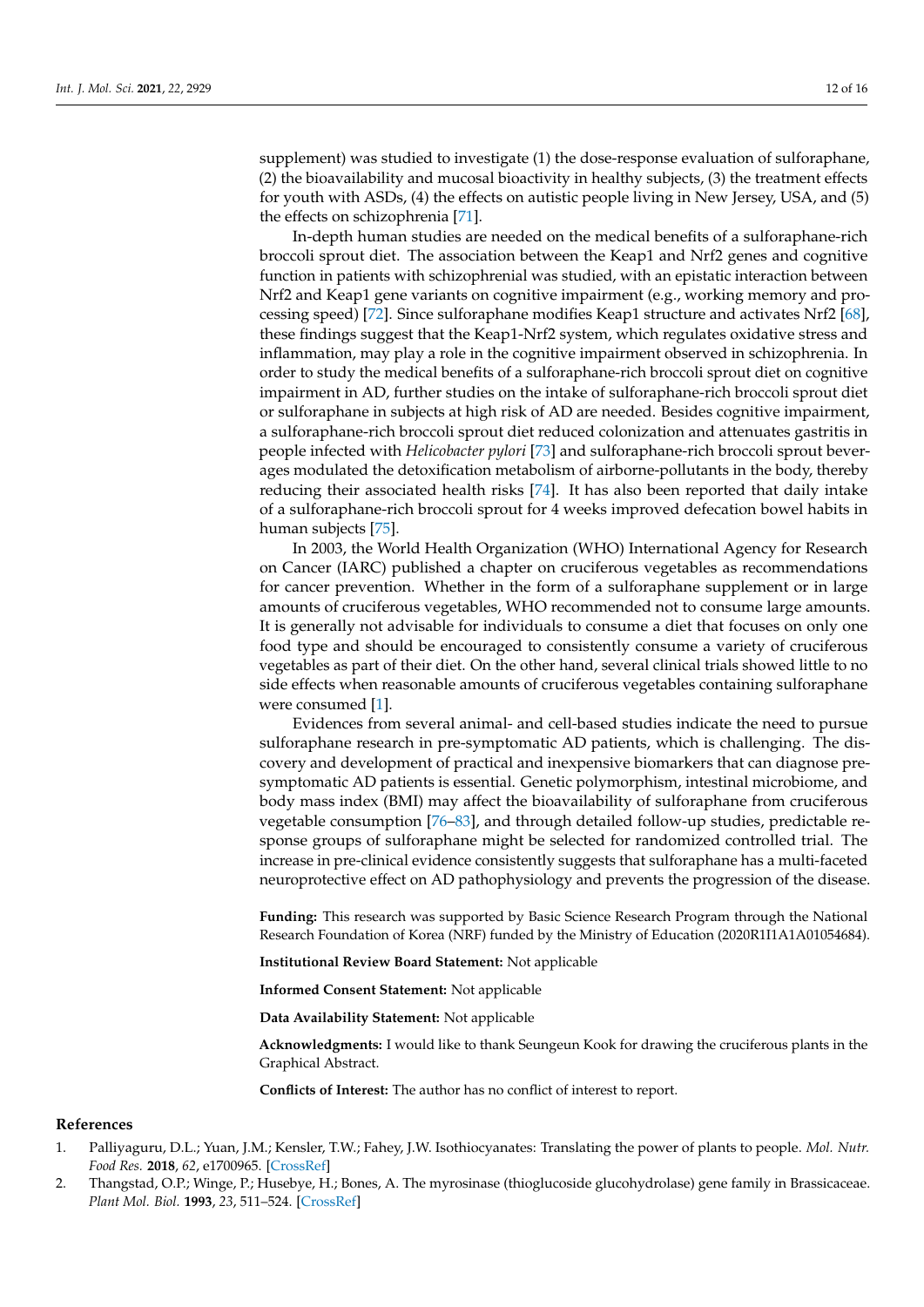- <span id="page-12-0"></span>3. Bones, A.M.; Rossiter, J.T. The enzymic and chemically induced decomposition of glucosinolates. *Phytochemistry* **2006**, *67*, 1053–1067. [\[CrossRef\]](http://doi.org/10.1016/j.phytochem.2006.02.024) [\[PubMed\]](http://www.ncbi.nlm.nih.gov/pubmed/16624350)
- <span id="page-12-1"></span>4. Fahey, J.W.; Wehage, S.L.; Holtzclaw, W.D.; Kensler, T.W.; Egner, P.A.; Shapiro, T.A.; Talalay, P. Protection of humans by plant glucosinolates: efficiency of conversion of glucosinolates to isothiocyanates by the gastrointestinal microflora. *Cancer Prev. Res.* **2012**, *5*, 603–611. [\[CrossRef\]](http://doi.org/10.1158/1940-6207.CAPR-11-0538) [\[PubMed\]](http://www.ncbi.nlm.nih.gov/pubmed/22318753)
- <span id="page-12-2"></span>5. Zhang, Y.; Talalay, P.; Cho, C.G.; Posner, G.H. A major inducer of anticarcinogenic protective enzymes from broccoli: isolation and elucidation of structure. *Proc. Natl. Acad. Sci. USA* **1992**, *89*, 2399–2403. [\[CrossRef\]](http://doi.org/10.1073/pnas.89.6.2399)
- <span id="page-12-3"></span>6. Posner, G.H.; Cho, C.G.; Green, J.V.; Zhang, Y.; Talalay, P. Design and synthesis of bifunctional isothiocyanate analogs of sulforaphane: correlation between structure and potency as inducers of anticarcinogenic detoxication enzymes. *J. Med. Chem.* **1994**, *37*, 170–176. [\[CrossRef\]](http://doi.org/10.1021/jm00027a021)
- <span id="page-12-4"></span>7. Kraft, A.D.; Johnson, D.A.; Johnson, J.A. Nuclear factor E2-related factor 2-dependent antioxidant response element activation by tert-butylhydroquinone and sulforaphane occurring preferentially in astrocytes conditions neurons against oxidative insult. *J. Neurosci.* **2004**, *24*, 1101–1112. [\[CrossRef\]](http://doi.org/10.1523/JNEUROSCI.3817-03.2004)
- <span id="page-12-5"></span>8. Konwinski, R.R.; Haddad, R.; Chun, J.A.; Klenow, S.; Larson, S.C.; Haab, B.B.; Furge, L.L. Oltipraz, 3H-1,2-dithiole-3-thione, and sulforaphane induce overlapping and protective antioxidant responses in murine microglial cells. *Toxicol. Lett.* **2004**, *153*, 343–355. [\[CrossRef\]](http://doi.org/10.1016/j.toxlet.2004.06.006)
- <span id="page-12-6"></span>9. Zhao, F.; Zhang, J.; Chang, N. Epigenetic modification of Nrf2 by sulforaphane increases the antioxidative and anti-inflammatory capacity in a cellular model of Alzheimer's disease. *Eur. J. Pharmacol.* **2018**, *824*, 1–10. [\[CrossRef\]](http://doi.org/10.1016/j.ejphar.2018.01.046)
- <span id="page-12-7"></span>10. Zhou, Q.; Chen, B.; Wang, X.; Wu, L.; Yang, Y.; Cheng, X.; Hu, Z.; Cai, X.; Yang, J.; Sun, X.; et al. Sulforaphane protects against rotenone-induced neurotoxicity in vivo: Involvement of the mTOR, Nrf2 and autophagy pathways. *Sci. Rep.* **2016**, *6*, 32206. [\[CrossRef\]](http://doi.org/10.1038/srep32206) [\[PubMed\]](http://www.ncbi.nlm.nih.gov/pubmed/27553905)
- <span id="page-12-8"></span>11. Liu, Y.; Hettinger, C.L.; Zhang, D.; Rezvani, K.; Wang, X.; Wang, H. Sulforaphane enhances proteasomal and autophagic activities in mice and is a potential therapeutic reagent for Huntington's disease. *J. Neurochem.* **2014**, *129*, 539–547. [\[CrossRef\]](http://doi.org/10.1111/jnc.12647)
- <span id="page-12-9"></span>12. Vargas, M.R.; Johnson, D.A.; Sirkis, D.W.; Messing, A.; Johnson, J.A. Nrf2 activation in astrocytes protects against neurodegeneration in mouse models of familial amyotrophic lateral sclerosis. *J. Neurosci.* **2008**, *28*, 13574–13581. [\[CrossRef\]](http://doi.org/10.1523/JNEUROSCI.4099-08.2008)
- <span id="page-12-10"></span>13. Li, B.; Cui, W.; Liu, J.; Li, R.; Liu, Q.; Xie, X.H.; Ge, X.L.; Zhang, J.; Song, X.J.; Wang, Y.; et al. Sulforaphane ameliorates the development of experimental autoimmune encephalomyelitis by antagonizing oxidative stress and Th17-related inflammation in mice. *Exp. Neurol.* **2013**, *250*, 239–249. [\[CrossRef\]](http://doi.org/10.1016/j.expneurol.2013.10.002)
- <span id="page-12-11"></span>14. Nadeem, A.; Ahmad, S.F.; Al-Ayadhi, L.Y.; Attia, S.M.; Al-Harbi, N.O.; Alzahrani, K.S.; Bakheet, S.A. Differential regulation of Nrf2 is linked to elevated inflammation and nitrative stress in monocytes of children with autism. *Psychoneuroendocrinology* **2020**, *113*, 104554. [\[CrossRef\]](http://doi.org/10.1016/j.psyneuen.2019.104554)
- <span id="page-12-12"></span>15. Shirai, Y.; Fujita, Y.; Hashimoto, K. Effects of the antioxidant sulforaphane on hyperlocomotion and prepulse inhibition deficits in mice after phencyclidine administration. *Clin. Psychopharmacol. Neurosci.* **2012**, *10*, 94–98. [\[CrossRef\]](http://doi.org/10.9758/cpn.2012.10.2.94)
- <span id="page-12-13"></span>16. Lynch, R.; Diggins, E.L.; Connors, S.L.; Zimmerman, A.W.; Singh, K.; Liu, H.; Talalay, P.; Fahey, J.W. Sulforaphane from broccoli reduces symptoms of autism: A follow-up case series from a randomized double-blind Study. *Glob. Adv. Health Med.* **2017**, *6*, 2164957x17735826. [\[CrossRef\]](http://doi.org/10.1177/2164957X17735826) [\[PubMed\]](http://www.ncbi.nlm.nih.gov/pubmed/29147630)
- <span id="page-12-20"></span>17. Shiina, A.; Kanahara, N.; Sasaki, T.; Oda, Y.; Hashimoto, T.; Hasegawa, T.; Yoshida, T.; Iyo, M.; Hashimoto, K. An open study of sulforaphane-rich broccoli sprout extract in patients with schizophrenia. *Clin. Psychopharmacol Neurosci.* **2015**, *13*, 62–67. [\[CrossRef\]](http://doi.org/10.9758/cpn.2015.13.1.62) [\[PubMed\]](http://www.ncbi.nlm.nih.gov/pubmed/25912539)
- <span id="page-12-21"></span>18. Singh, K.; Connors, S.L.; Macklin, E.A.; Smith, K.D.; Fahey, J.W.; Talalay, P.; Zimmerman, A.W. Sulforaphane treatment of autism spectrum disorder (ASD). *Proc. Natl. Acad. Sci. USA* **2014**, *111*, 15550–15555. [\[CrossRef\]](http://doi.org/10.1073/pnas.1416940111) [\[PubMed\]](http://www.ncbi.nlm.nih.gov/pubmed/25313065)
- 19. Bent, S.; Lawton, B.; Warren, T.; Widjaja, F.; Dang, K.; Fahey, J.W.; Cornblatt, B.; Kinchen, J.M.; Delucchi, K.; Hendren, R.L. Identification of urinary metabolites that correlate with clinical improvements in children with autism treated with sulforaphane from broccoli. *Mol. Autism.* **2018**, *9*, 35. [\[CrossRef\]](http://doi.org/10.1186/s13229-018-0218-4)
- <span id="page-12-14"></span>20. Singh, K.; Zimmerman, A.W. Sulforaphane treatment of young men with autism spectrum disorder. *CNS Neurol. Disord. Drug Targets* **2016**, *15*, 597–601. [\[CrossRef\]](http://doi.org/10.2174/1871527315666160413122525)
- <span id="page-12-15"></span>21. Momtazmanesh, S.; Amirimoghaddam-Yazdi, Z.; Moghaddam, H.S.; Mohammadi, M.R.; Akhondzadeh, S. Sulforaphane as an adjunctive treatment for irritability in children with autism spectrum disorder: A randomized, double-blind, placebo-controlled clinical trial. *Psychiatry Clin. Neurosci.* **2020**, *74*, 398–405. [\[CrossRef\]](http://doi.org/10.1111/pcn.13016)
- <span id="page-12-16"></span>22. DeTure, M.A.; Dickson, D.W. The neuropathological diagnosis of Alzheimer's disease. *Mol. Neurodegener* **2019**, *14*, 32. [\[CrossRef\]](http://doi.org/10.1186/s13024-019-0333-5) [\[PubMed\]](http://www.ncbi.nlm.nih.gov/pubmed/31375134)
- <span id="page-12-17"></span>23. Palmqvist, S.; Insel, P.S.; Stomrud, E.; Janelidze, S.; Zetterberg, H.; Brix, B.; Eichenlaub, U.; Dage, J.L.; Chai, X.; Blennow, K.; et al. Cerebrospinal fluid and plasma biomarker trajectories with increasing amyloid deposition in Alzheimer's disease. *EMBO Mol. Med.* **2019**, *11*, e11170. [\[CrossRef\]](http://doi.org/10.15252/emmm.201911170)
- <span id="page-12-18"></span>24. Villemagne, V.L.; Burnham, S.; Bourgeat, P.; Brown, B.; Ellis, K.A.; Salvado, O.; Szoeke, C.; Macaulay, S.L.; Martins, R.; Maruff, P.; et al. Amyloid-β deposition, neurodegeneration, and cognitive decline in sporadic Alzheimer's disease: a prospective cohort study. *Lancet Neurol.* **2013**, *12*, 357–367. [\[CrossRef\]](http://doi.org/10.1016/S1474-4422(13)70044-9)
- <span id="page-12-19"></span>25. Barcikowska, M. *Guideline on the Clinical Investigation of Medicines for the Treatment of Alzheimer's Disease*; CPMP/EWP/553/95 Rev.2; European Medicines Agency: London, UK, 2018.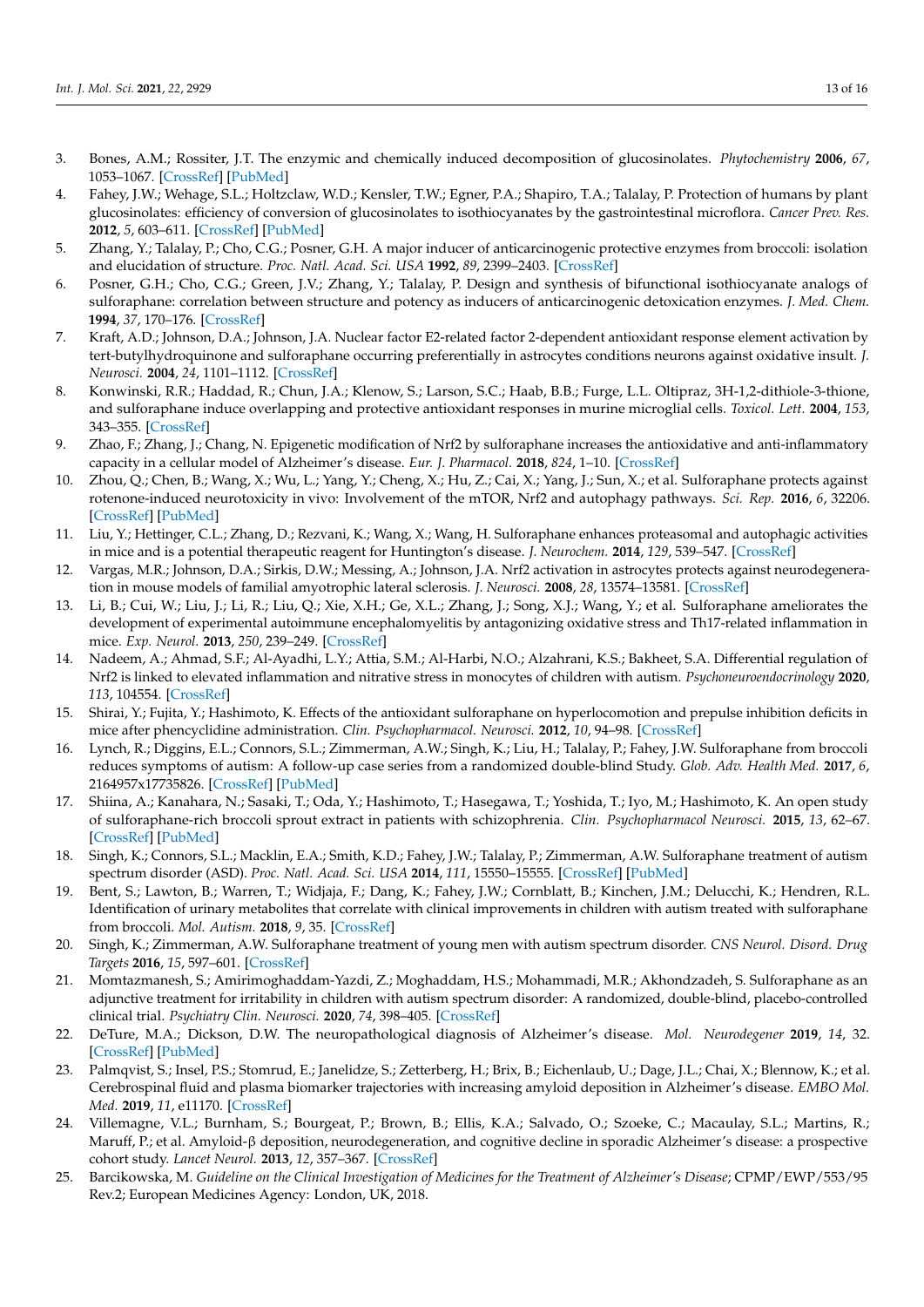- <span id="page-13-0"></span>26. Shaw, L.M.; Korecka, M.; Clark, C.M.; Lee, V.M.; Trojanowski, J.Q. Biomarkers of neurodegeneration for diagnosis and monitoring therapeutics. *Nat. Rev. Drug Discov.* **2007**, *6*, 295–303. [\[CrossRef\]](http://doi.org/10.1038/nrd2176) [\[PubMed\]](http://www.ncbi.nlm.nih.gov/pubmed/17347655)
- <span id="page-13-1"></span>27. Zetterberg, H.; Bendlin, B.B. Biomarkers for Alzheimer's disease—preparing for a new era of disease-modifying therapies. *Mol. Psychiatry* **2021**, *26*, 296–308. [\[CrossRef\]](http://doi.org/10.1038/s41380-020-0721-9)
- 28. Collin, F.; Cheignon, C.; Hureau, C. Oxidative stress as a biomarker for Alzheimer's disease. *Biomark. Med.* **2018**, *12*, 201–203. [\[CrossRef\]](http://doi.org/10.2217/bmm-2017-0456)
- 29. Khoury, R.; Ghossoub, E. Diagnostic biomarkers of Alzheimer's disease: A state-of-the-art review. *Biomark. Neuropsychiatry* **2019**, *1*, 100005. [\[CrossRef\]](http://doi.org/10.1016/j.bionps.2019.100005)
- <span id="page-13-2"></span>30. Marcourakis, T.; Camarini, R.; Kawamoto, E.M.; Scorsi, L.R.; Scavone, C. Peripheral biomarkers of oxidative stress in aging and Alzheimer's disease. *Dement. Neuropsychol.* **2008**, *2*, 2–8. [\[CrossRef\]](http://doi.org/10.1590/S1980-57642009DN20100002)
- <span id="page-13-3"></span>31. Bahn, G.; Park, J.-S.; Yun, U.J.; Lee, Y.J.; Choi, Y.; Park, J.S.; Baek, S.H.; Choi, B.Y.; Cho, Y.S.; Kim, H.K.; et al. NRF2/ARE pathway negatively regulates BACE1 expression and ameliorates cognitive deficits in mouse Alzheimer's models. *Proc. Natl. Acad. Sci. USA* **2019**, *116*, 12516–12523. [\[CrossRef\]](http://doi.org/10.1073/pnas.1819541116) [\[PubMed\]](http://www.ncbi.nlm.nih.gov/pubmed/31164420)
- <span id="page-13-8"></span>32. Hou, T.T.; Yang, H.Y.; Wang, W.; Wu, Q.Q.; Tian, Y.R.; Jia, J.P. Sulforaphane inhibits the generation of amyloid-β oligomer and promotes spatial learning and memory in Alzheimer's disease (PS1<sub>V97L</sub>) transgenic mice. *J. Alzheimers Dis.* 2018, 62, 1803–1813. [\[CrossRef\]](http://doi.org/10.3233/JAD-171110) [\[PubMed\]](http://www.ncbi.nlm.nih.gov/pubmed/29614663)
- <span id="page-13-12"></span>33. Kim, J.; Lee, S.; Choi, B.R.; Yang, H.; Hwang, Y.; Park, J.H.; LaFerla, F.M.; Han, J.S.; Lee, K.W.; Kim, J. Sulforaphane epigenetically enhances neuronal BDNF expression and TrkB signaling pathways. *Mol. Nutr. Food Res.* **2017**, *61*, 2. [\[CrossRef\]](http://doi.org/10.1002/mnfr.201600194)
- <span id="page-13-5"></span>34. Lee, S.; Choi, B.R.; Kim, J.; LaFerla, F.M.; Park, J.H.Y.; Han, J.S.; Lee, K.W.; Kim, J. Sulforaphane upregulates the heat shock protein co-chaperone CHIP and clears amyloid-β and tau in a mouse model of Alzheimer's disease. *Mol. Nutr. Food Res.* **2018**, *62*, e1800240. [\[CrossRef\]](http://doi.org/10.1002/mnfr.201800240)
- <span id="page-13-4"></span>35. Zhang, J.; Zhang, R.; Zhan, Z.; Li, X.; Zhou, F.; Xing, A.; Jiang, C.; Chen, Y.; An, L. Beneficial effects of sulforaphane treatment in Alzheimer's disease may be mediated through reduced HDAC1/3 and increased P75NTR expression. *Front Aging Neurosci.* **2017**, *9*, 121. [\[CrossRef\]](http://doi.org/10.3389/fnagi.2017.00121) [\[PubMed\]](http://www.ncbi.nlm.nih.gov/pubmed/28507518)
- <span id="page-13-6"></span>36. Kim, H.V.; Kim, H.Y.; Ehrlich, H.Y.; Choi, S.Y.; Kim, D.J.; Kim, Y. Amelioration of Alzheimer's disease by neuroprotective effect of sulforaphane in animal model. *Amyloid* **2013**, *20*, 7–12. [\[CrossRef\]](http://doi.org/10.3109/13506129.2012.751367)
- <span id="page-13-7"></span>37. Wang, W.; Wei, C.; Quan, M.; Li, T.; Jia, J. Sulforaphane reverses the amyloid-β oligomers induced depressive-like behavior. *J Alzheimers Dis.* **2020**, *78*, 127–137. [\[CrossRef\]](http://doi.org/10.3233/JAD-200397)
- <span id="page-13-9"></span>38. An, Y.W.; Jhang, K.A.; Woo, S.Y.; Kang, J.L.; Chong, Y.H. Sulforaphane exerts its anti-inflammatory effect against amyloid-β peptide via STAT-1 dephosphorylation and activation of Nrf2/HO-1 cascade in human THP-1 macrophages. *Neurobiol. Aging* **2016**, *38*, 1–10. [\[CrossRef\]](http://doi.org/10.1016/j.neurobiolaging.2015.10.016)
- <span id="page-13-18"></span>39. Jhang, K.A.; Park, J.S.; Kim, H.S.; Chong, Y.H. Sulforaphane rescues amyloid-β peptide-mediated decrease in MerTK expression through its anti-inflammatory effect in human THP-1 macrophages. *J. Neuroinflammation* **2018**, *15*, 75. [\[CrossRef\]](http://doi.org/10.1186/s12974-018-1112-x) [\[PubMed\]](http://www.ncbi.nlm.nih.gov/pubmed/29530050)
- <span id="page-13-16"></span>40. Lee, C.; Park, G.H.; Lee, S.R.; Jang, J.H. Attenuation of β-amyloid-induced oxidative cell death by sulforaphane via activation of NF-E2-related factor 2. *Oxid. Med. Cell Longev.* **2013**, *2013*, 313510. [\[CrossRef\]](http://doi.org/10.1155/2013/313510) [\[PubMed\]](http://www.ncbi.nlm.nih.gov/pubmed/23864927)
- <span id="page-13-17"></span>41. Park, H.M.; Kim, J.A.; Kwak, M.K. Protection against amyloid-β cytotoxicity by sulforaphane: role of the proteasome. *Arch Pharm. Res.* **2009**, *32*, 109–115. [\[CrossRef\]](http://doi.org/10.1007/s12272-009-1124-2)
- <span id="page-13-19"></span>42. Chilakala, R.R.; Manchikalapudi, A.L.; Kumar, A.; Sunkaria, A. Sulforaphane attenuates Aβ oligomers mediated decrease in phagocytic activity of microglial cells. *Neuroscience* **2020**, *429*, 225–234. [\[CrossRef\]](http://doi.org/10.1016/j.neuroscience.2020.01.002) [\[PubMed\]](http://www.ncbi.nlm.nih.gov/pubmed/31982468)
- <span id="page-13-10"></span>43. Masci, A.; Mattioli, R.; Costantino, P.; Baima, S.; Morelli, G.; Punzi, P.; Giordano, C.; Pinto, A.; Donini, L.M.; d'Erme, M.; et al. Neuroprotective effect of *Brassica oleracea* sprouts crude juice in a cellular model of Alzheimer's disease. *Oxid. Med. Cell Longev.* **2015**, *2015*, 781938. [\[CrossRef\]](http://doi.org/10.1155/2015/781938)
- <span id="page-13-11"></span>44. Oakley, H.; Cole, S.L.; Logan, S.; Maus, E.; Shao, P.; Craft, J.; Guillozet-Bongaarts, A.; Ohno, M.; Disterhoft, J.; Van Eldik, L.; et al. Intraneuronal β-amyloid aggregates, neurodegeneration, and neuron loss in transgenic mice with five familial Alzheimer's disease mutations: potential factors in amyloid plaque formation. *J. Neurosci.* **2006**, *26*, 10129–10140. [\[CrossRef\]](http://doi.org/10.1523/JNEUROSCI.1202-06.2006) [\[PubMed\]](http://www.ncbi.nlm.nih.gov/pubmed/17021169)
- <span id="page-13-13"></span>45. Oddo, S.; Caccamo, A.; Shepherd, J.D.; Murphy, M.P.; Golde, T.E.; Kayed, R.; Metherate, R.; Mattson, M.P.; Akbari, Y.; LaFerla, F.M. Triple-transgenic model of Alzheimer's disease with plaques and tangles: intracellular Abeta and synaptic dysfunction. *Neuron* **2003**, *39*, 409–421. [\[CrossRef\]](http://doi.org/10.1016/S0896-6273(03)00434-3)
- <span id="page-13-14"></span>46. Jankowsky, J.L.; Slunt, H.H.; Gonzales, V.; Jenkins, N.A.; Copeland, N.G.; Borchelt, D.R. APP processing and amyloid deposition in mice haplo-insufficient for presenilin 1. *Neurobiol Aging* **2004**, *25*, 885–892. [\[CrossRef\]](http://doi.org/10.1016/j.neurobiolaging.2003.09.008)
- <span id="page-13-15"></span>47. Wang, Y.; Cheng, Z.; Qin, W.; Jia, J. Val97Leu mutant presenilin-1 induces tau hyperphosphorylation and spatial memory deficit in mice and the underlying mechanisms. *J. Neurochem.* **2012**, *121*, 135–145. [\[CrossRef\]](http://doi.org/10.1111/j.1471-4159.2011.07489.x) [\[PubMed\]](http://www.ncbi.nlm.nih.gov/pubmed/21929538)
- <span id="page-13-20"></span>48. Youn, K.; Yoon, J.H.; Lee, N.; Lim, G.; Lee, J.; Sang, S.; Ho, C.T.; Jun, M. Discovery of sulforaphane as a potent BACE1 inhibitor based on kinetics and computational studies. *Nutrients* **2020**, *12*, 10. [\[CrossRef\]](http://doi.org/10.3390/nu12103026) [\[PubMed\]](http://www.ncbi.nlm.nih.gov/pubmed/33023225)
- <span id="page-13-21"></span>49. Nagaveni, V.; Lakshmi, V.V.; Prabhakar, S. Sulforaphane interaction with amyloid-β 1-40 peptide studied by electrospray ionization mass spectrometry. *Rapid. Commun. Mass Spectrom.* **2014**, *28*, 2171–2180. [\[CrossRef\]](http://doi.org/10.1002/rcm.7007)
- <span id="page-13-22"></span>50. Kordower, J.H.; Gash, D.M.; Bothwell, M.; Hersh, L.; Mufson, E.J. Nerve growth factor receptor and choline acetyltransferase remain colocalized in the nucleus basalis (Ch4) of Alzheimer's patients. *Neurobiol Aging* **1989**, *10*, 67–74. [\[CrossRef\]](http://doi.org/10.1016/S0197-4580(89)80013-2)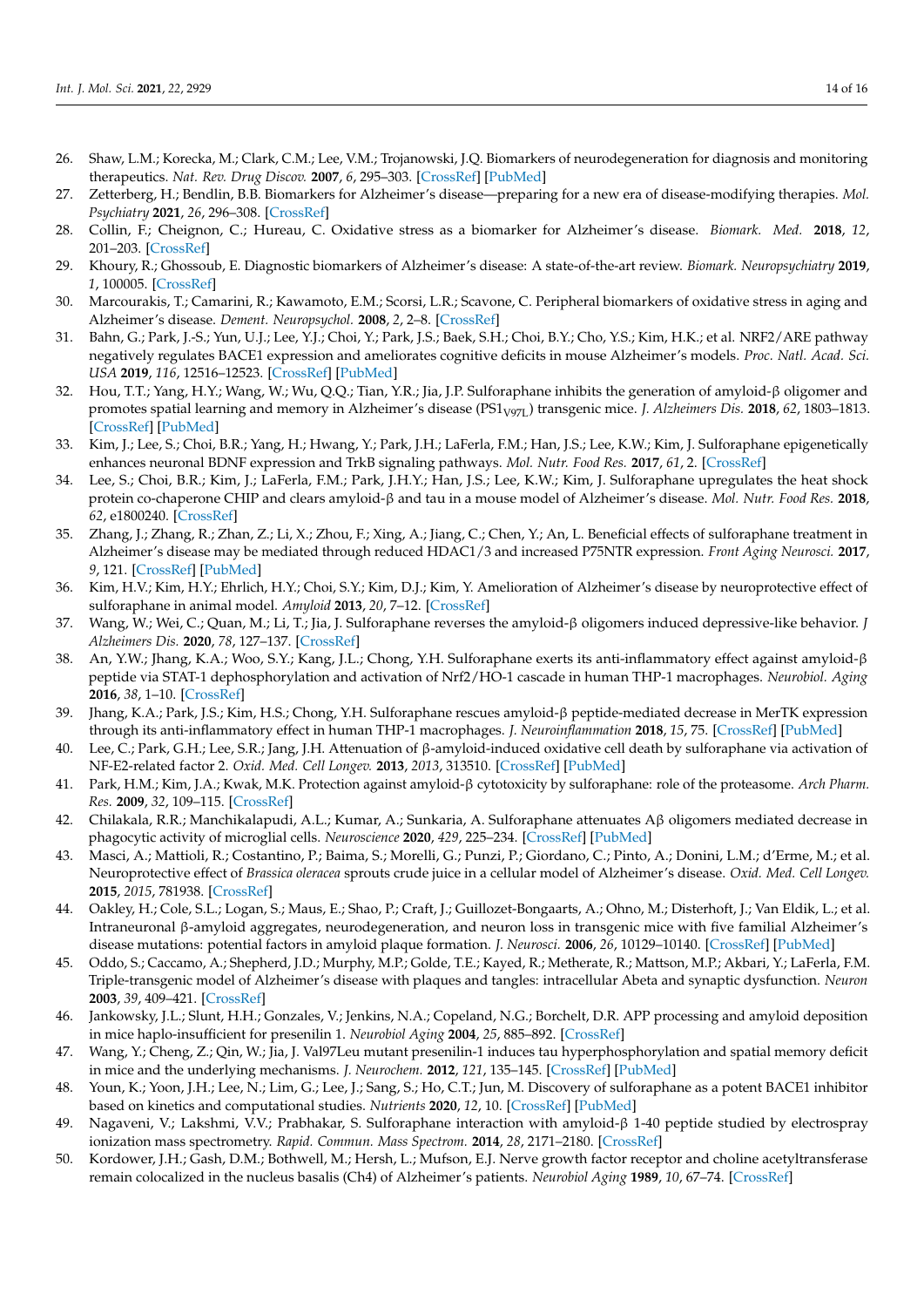- <span id="page-14-0"></span>51. Salehi, A.; Ocampo, M.; Verhaagen, J.; Swaab, D.F. P75 neurotrophin receptor in the nucleus basalis of meynert in relation to age, sex, and Alzheimer's disease. *Exp. Neurol.* **2000**, *161*, 245–258. [\[CrossRef\]](http://doi.org/10.1006/exnr.1999.7252)
- <span id="page-14-1"></span>52. Wang, Y.J.; Wang, X.; Lu, J.J.; Li, Q.X.; Gao, C.Y.; Liu, X.H.; Sun, Y.; Yang, M.; Lim, Y.; Evin, G.; et al. p75NTR regulates Aβ deposition by increasing Aβ production but inhibiting Aβ aggregation with its extracellular domain. *J. Neurosci.* **2011**, *31*, 2292–2304. [\[CrossRef\]](http://doi.org/10.1523/JNEUROSCI.2733-10.2011) [\[PubMed\]](http://www.ncbi.nlm.nih.gov/pubmed/21307265)
- <span id="page-14-2"></span>53. Kumar, P.; Ambasta, R.K.; Veereshwarayya, V.; Rosen, K.M.; Kosik, K.S.; Band, H.; Mestril, R.; Patterson, C.; Querfurth, H.W. CHIP and HSPs interact with β-APP in a proteasome-dependent manner and influence Aβ metabolism. *Hum. Mol. Genet.* **2007**, *16*, 848–864. [\[CrossRef\]](http://doi.org/10.1093/hmg/ddm030)
- <span id="page-14-3"></span>54. Du, X.; Wang, X.; Geng, M. Alzheimer's disease hypothesis and related therapies. *Transl Neurodegener* **2018**, *7*, 2. [\[CrossRef\]](http://doi.org/10.1186/s40035-018-0107-y) [\[PubMed\]](http://www.ncbi.nlm.nih.gov/pubmed/29423193)
- <span id="page-14-4"></span>55. Schelke, M.W.; Attia, P.; Palenchar, D.J.; Kaplan, B.; Mureb, M.; Ganzer, C.A.; Scheyer, O.; Rahman, A.; Kachko, R.; Krikorian, R.; et al. Mechanisms of risk reduction in the clinical practice of Alzheimer's disease prevention. *Front Aging Neurosci.* **2018**, *10*, 96. [\[CrossRef\]](http://doi.org/10.3389/fnagi.2018.00096)
- <span id="page-14-5"></span>56. Petrucelli, L.; Dickson, D.; Kehoe, K.; Taylor, J.; Snyder, H.; Grover, A.; De Lucia, M.; McGowan, E.; Lewis, J.; Prihar, G.; et al. CHIP and Hsp70 regulate tau ubiquitination, degradation and aggregation. *Hum. Mol. Genet.* **2004**, *13*, 703–714. [\[CrossRef\]](http://doi.org/10.1093/hmg/ddh083)
- <span id="page-14-6"></span>57. Escudero-Lourdes, C. Toxicity mechanisms of arsenic that are shared with neurodegenerative diseases and cognitive impairment: Role of oxidative stress and inflammatory responses. *Neurotoxicology* **2016**, *53*, 223–235. [\[CrossRef\]](http://doi.org/10.1016/j.neuro.2016.02.002) [\[PubMed\]](http://www.ncbi.nlm.nih.gov/pubmed/26868456)
- 58. Viola, K.L.; Klein, W.L. Amyloid-β oligomers in Alzheimer's disease pathogenesis, treatment, and diagnosis. *Acta Neuropathol.* **2015**, *129*, 183–206. [\[CrossRef\]](http://doi.org/10.1007/s00401-015-1386-3) [\[PubMed\]](http://www.ncbi.nlm.nih.gov/pubmed/25604547)
- 59. Jo, C.; Gundemir, S.; Pritchard, S.; Jin, Y.N.; Rahman, I.; Johnson, G.V.W. Nrf2 reduces levels of phosphorylated tau protein by inducing autophagy adaptor protein NDP52. *Nat. Commun.* **2014**, *5*, 3496. [\[CrossRef\]](http://doi.org/10.1038/ncomms4496)
- <span id="page-14-7"></span>60. Rojo, A.I.; Pajares, M.; Rada, P.; Nuñez, A.; Nevado-Holgado, A.J.; Killik, R.; Van Leuven, F.; Ribe, E.; Lovestone, S.; Yamamoto, M.; et al. NRF2 deficiency replicates transcriptomic changes in Alzheimer's patients and worsens APP and TAU pathology. *Redox Biol.* **2017**, *13*, 444–451. [\[CrossRef\]](http://doi.org/10.1016/j.redox.2017.07.006)
- <span id="page-14-8"></span>61. Zhang, R.; Miao, Q.W.; Zhu, C.X.; Zhao, Y.; Liu, L.; Yang, J.; An, L. Sulforaphane ameliorates neurobehavioral deficits and protects the brain from amyloid-β deposits and peroxidation in mice with Alzheimer-like lesions. *Am. J. Alzheimers Dis. Other Demen* **2015**, *30*, 183–191. [\[CrossRef\]](http://doi.org/10.1177/1533317514542645)
- <span id="page-14-9"></span>62. Halle, A.; Hornung, V.; Petzold, G.C.; Stewart, C.R.; Monks, B.G.; Reinheckel, T.; Fitzgerald, K.A.; Latz, E.; Moore, K.J.; Golenbock, D.T. The NALP3 inflammasome is involved in the innate immune response to amyloid-β. *Nat. Immunol.* **2008**, *9*, 857–865. [\[CrossRef\]](http://doi.org/10.1038/ni.1636)
- <span id="page-14-10"></span>63. Heneka, M.T.; Kummer, M.P.; Stutz, A.; Delekate, A.; Schwartz, S.; Vieira-Saecker, A.; Griep, A.; Axt, D.; Remus, A.; Tzeng, T.C.; et al. NLRP3 is activated in Alzheimer's disease and contributes to pathology in APP/PS1 mice. *Nature* **2013**, *493*, 674–678. [\[CrossRef\]](http://doi.org/10.1038/nature11729) [\[PubMed\]](http://www.ncbi.nlm.nih.gov/pubmed/23254930)
- <span id="page-14-11"></span>64. Muller, M.; Kuiperij, H.B.; Claassen, J.A.; Kusters, B.; Verbeek, M.M. MicroRNAs in Alzheimer's disease: differential expression in hippocampus and cell-free cerebrospinal fluid. *Neurobiol. Aging* **2014**, *35*, 152–158. [\[CrossRef\]](http://doi.org/10.1016/j.neurobiolaging.2013.07.005) [\[PubMed\]](http://www.ncbi.nlm.nih.gov/pubmed/23962497)
- <span id="page-14-12"></span>65. Sethi, P.; Lukiw, W.J. Micro-RNA abundance and stability in human brain: specific alterations in Alzheimer's disease temporal lobe neocortex. *Neurosci. Lett.* **2009**, *459*, 100–104. [\[CrossRef\]](http://doi.org/10.1016/j.neulet.2009.04.052) [\[PubMed\]](http://www.ncbi.nlm.nih.gov/pubmed/19406203)
- <span id="page-14-13"></span>66. Suganuma, H.; Fahey, J.W.; Bryan, K.E.; Healy, Z.R.; Talalay, P. Stimulation of phagocytosis by sulforaphane. *Biochem. Biophys. Res. Commun.* **2011**, *405*, 146–151. [\[CrossRef\]](http://doi.org/10.1016/j.bbrc.2011.01.025)
- <span id="page-14-14"></span>67. Bewley, M.A.; Budd, R.C.; Ryan, E.; Cole, J.; Collini, P.; Marshall, J.; Kolsum, U.; Beech, G.; Emes, R.D.; Tcherniaeva, I.; et al. Opsonic phagocytosis in chronic obstructive pulmonary disease is enhanced by Nrf2 agonists. *Am. J. Respir. Crit. Care Med.* **2018**, *198*, 739–750. [\[CrossRef\]](http://doi.org/10.1164/rccm.201705-0903OC) [\[PubMed\]](http://www.ncbi.nlm.nih.gov/pubmed/29547002)
- <span id="page-14-15"></span>68. Kim, J.; Cha, Y.N.; Surh, Y.J. A protective role of nuclear factor-erythroid 2-related factor-2 (Nrf2) in inflammatory disorders. *Mutat. Res.* **2010**, *690*, 12–23. [\[CrossRef\]](http://doi.org/10.1016/j.mrfmmm.2009.09.007)
- <span id="page-14-16"></span>69. Koh, K.; Kim, J.; Jang, Y.J.; Yoon, K.; Cha, Y.; Lee, H.J.; Kim, J. Transcription factor Nrf2 suppresses LPS-induced hyperactivation of BV-2 microglial cells. *J. Neuroimmunol.* **2011**, *233*, 160–167. [\[CrossRef\]](http://doi.org/10.1016/j.jneuroim.2011.01.004) [\[PubMed\]](http://www.ncbi.nlm.nih.gov/pubmed/21349591)
- <span id="page-14-17"></span>70. Jack, C.R., Jr.; Bennett, D.A.; Blennow, K.; Carrillo, M.C.; Dunn, B.; Haeberlein, S.B.; Holtzman, D.M.; Jagust, W.; Jessen, F.; Karlawish, J.; et al. NIA-AA research framework: Toward a biological definition of Alzheimer's disease. *Alzheimers Dement* **2018**, *14*, 535–562. [\[CrossRef\]](http://doi.org/10.1016/j.jalz.2018.02.018) [\[PubMed\]](http://www.ncbi.nlm.nih.gov/pubmed/29653606)
- <span id="page-14-18"></span>71. ClinicalTrials.gov. clinicaltrials.gov. Available online: <https://www.clinicaltrials.gov/> (accessed on 13 March 2021).
- <span id="page-14-19"></span>72. Shirai, Y.; Fujita, Y.; Hashimoto, R.; Ohi, K.; Yamamori, H.; Yasuda, Y.; Ishima, T.; Suganuma, H.; Ushida, Y.; Takeda, M.; et al. Dietary intake of sulforaphane-rich broccoli sprout extracts during juvenile and adolescence can prevent phencyclidine-induced cognitive deficits at adulthood. *PLoS ONE* **2015**, *10*, e0127244. [\[CrossRef\]](http://doi.org/10.1371/journal.pone.0127244) [\[PubMed\]](http://www.ncbi.nlm.nih.gov/pubmed/26107664)
- <span id="page-14-20"></span>73. Yanaka, A.; Fahey, J.W.; Fukumoto, A.; Nakayama, M.; Inoue, S.; Zhang, S.; Tauchi, M.; Suzuki, H.; Hyodo, I.; Yamamoto, M. Dietary sulforaphane-rich broccoli sprouts reduce colonization and attenuate gastritis in Helicobacter pylori-infected mice and humans. *Cancer Prev. Res.* **2009**, *2*, 353–360. [\[CrossRef\]](http://doi.org/10.1158/1940-6207.CAPR-08-0192) [\[PubMed\]](http://www.ncbi.nlm.nih.gov/pubmed/19349290)
- <span id="page-14-21"></span>74. Kensler, T.W.; Ng, D.; Carmella, S.G.; Chen, M.; Jacobson, L.P.; Muñoz, A.; Egner, P.A.; Chen, J.G.; Qian, G.S.; Chen, T.Y.; et al. Modulation of the metabolism of airborne pollutants by glucoraphanin-rich and sulforaphane-rich broccoli sprout beverages in Qidong, China. *Carcinogenesis* **2012**, *33*, 101–107. [\[CrossRef\]](http://doi.org/10.1093/carcin/bgr229) [\[PubMed\]](http://www.ncbi.nlm.nih.gov/pubmed/22045030)